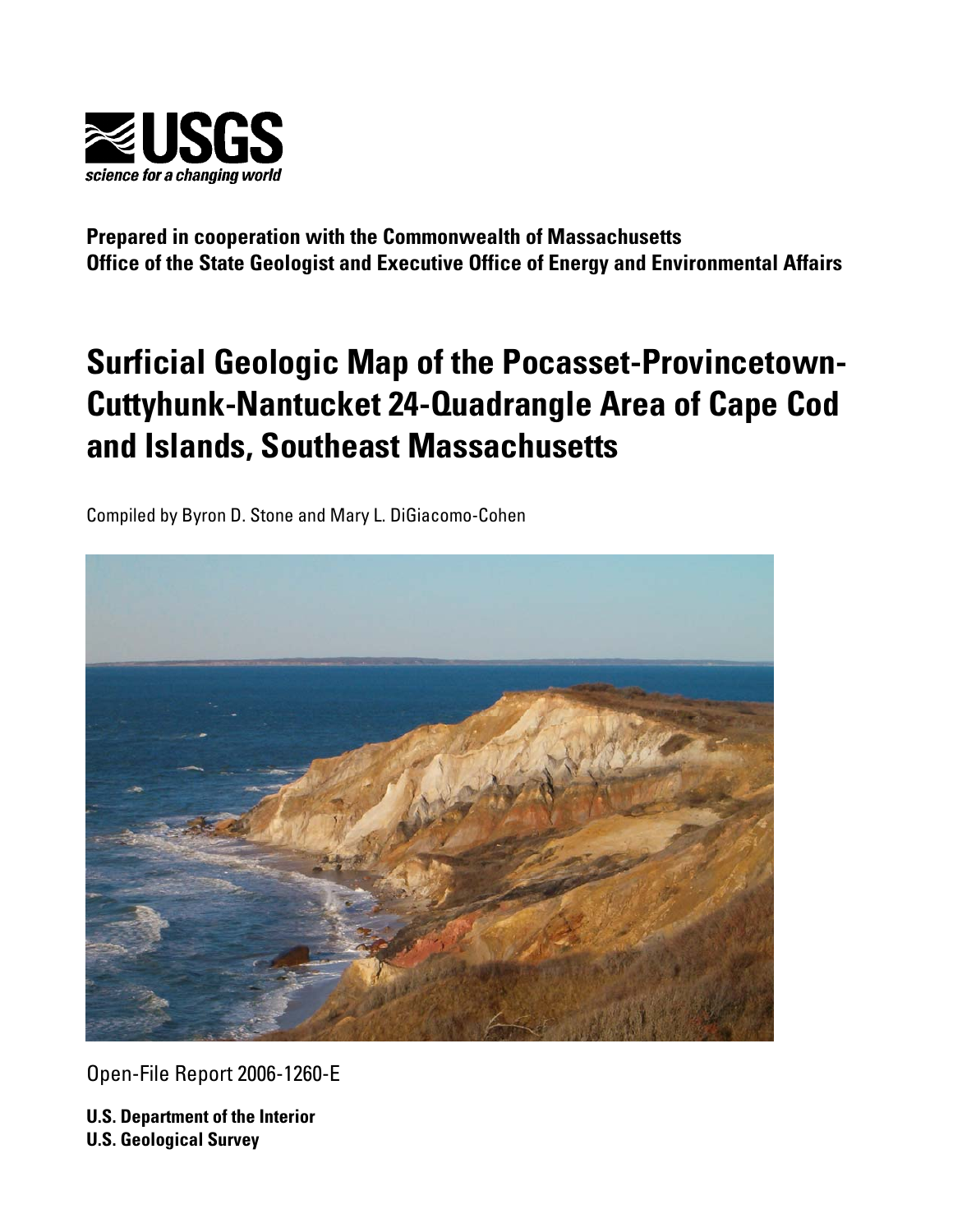#### **U.S. Department of the Interior**

KEN SALAZAR, Secretary

#### **U.S. Geological Survey**

Marcia K. McNutt, Director

U.S. Geological Survey, Reston, Virginia: 2009

For product and ordering information: World Wide Web: http://www.usgs.gov/pubprod Telephone: 1-888-ASK-USGS

For more information on the USGS—the Federal source for science about the Earth, its natural and living resources, natural hazards, and the environment: World Wide Web: http://www.usgs.gov Telephone: 1-888-ASK-USGS

Suggested citation:

Stone, B.D., and DiGiacomo-Cohen, M.L., comps., 2009, Surficial geologic map of the Pocasset-Provincetown-Cuttyhunk-Nantucket 24-quadrangle area of Cape Cod and Islands, southeast Massachusetts: U.S. Geological Survey Open-File Report 2006-1260-E.

Any use of trade, product, or firm names is for descriptive purposes only and does not imply endorsement by the U.S. Government.

Although this report is in the public domain, permission must be secured from the individual copyright owners to reproduce any copyrighted materials contained within this report.

Cover figure. Photograph of eroding cliffs at Gay Head on Martha's Vineyard (source: Wikimedia Commons).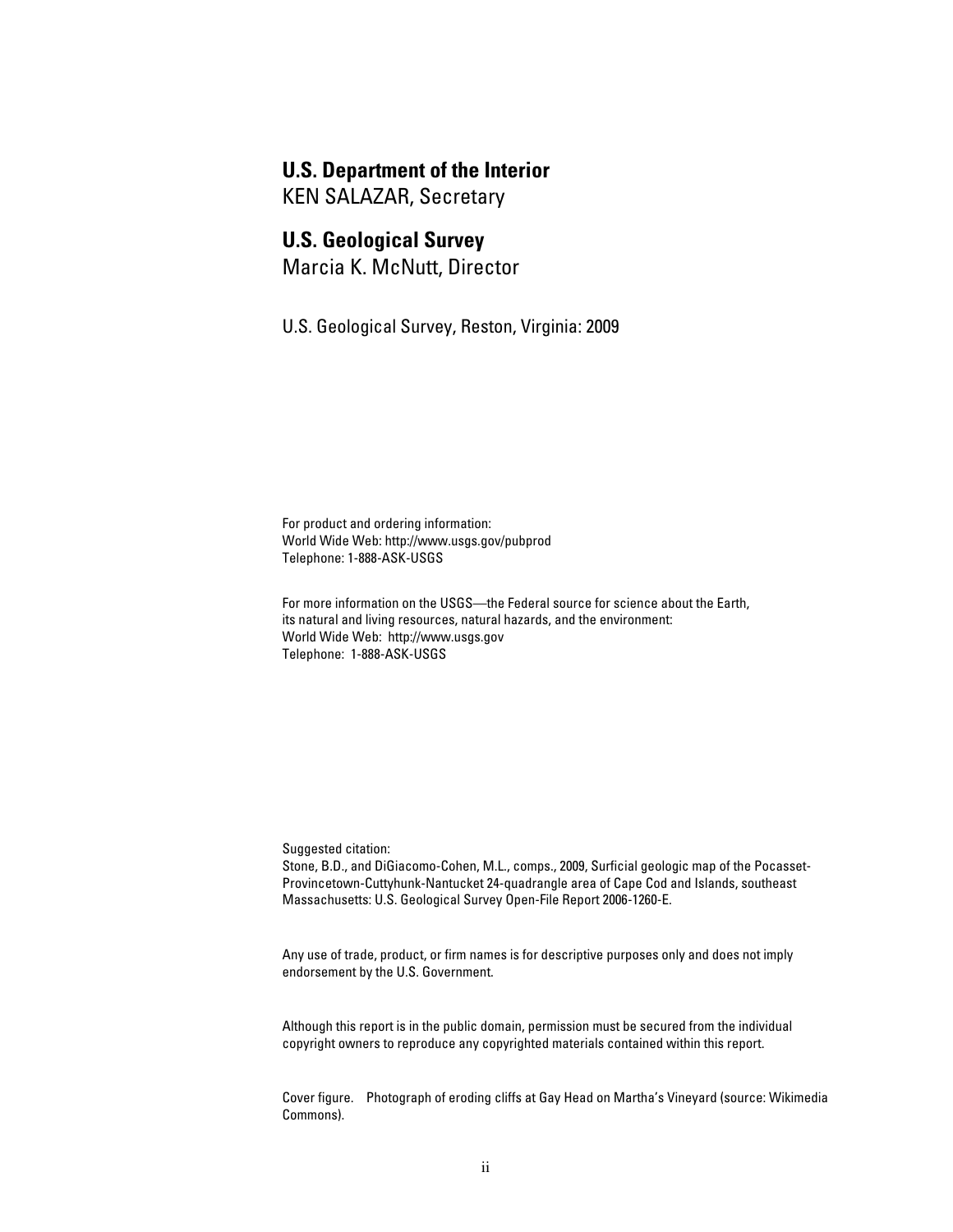## **Contents**

# **Figures**

| 1. Map showing general distribution of glacial and postglacial deposits in Massachusetts and map area         |  |
|---------------------------------------------------------------------------------------------------------------|--|
|                                                                                                               |  |
| 2. Block diagram illustrating the typical areal and vertical distribution of glacial and postglacial deposits |  |
|                                                                                                               |  |
|                                                                                                               |  |
|                                                                                                               |  |
|                                                                                                               |  |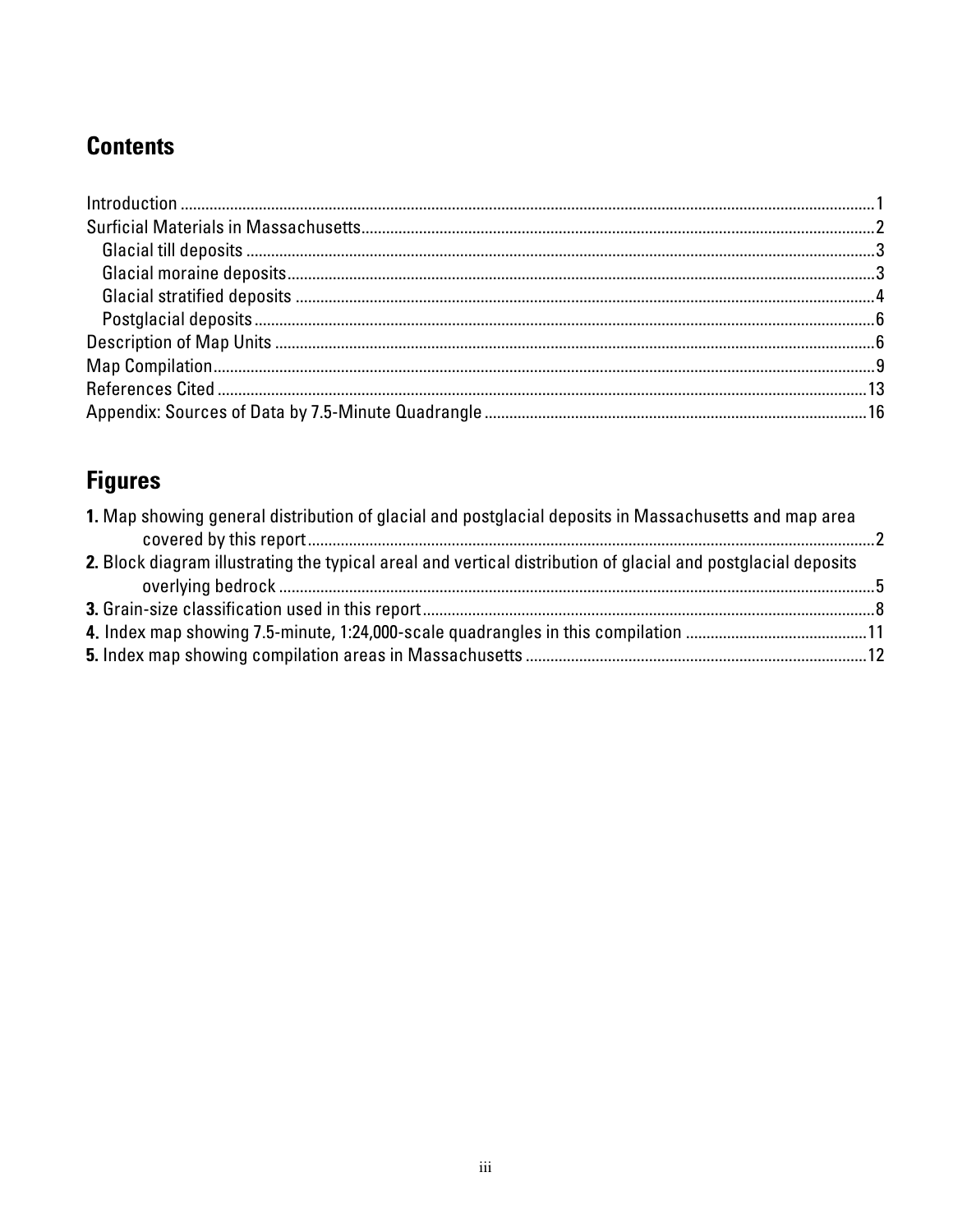## **Conversion Factors**

| <b>Multiply</b>           | By      | <b>To obtain</b>          |
|---------------------------|---------|---------------------------|
|                           | Length  |                           |
| inch (in.)                | 2.54    | centimeter (cm)           |
| inch (in.)                | 25.4    | millimeter (mm)           |
| foot $(ft)$               | 0.3048  | meter (m)                 |
| mile (mi)                 | 1.609   | kilometer (km)            |
| yard (yd)                 | 0.9144  | meter (m)                 |
| centimeter (cm)           | 0.3937  | inch (in.)                |
| millimeter (mm)           | 0.03937 | inch (in.)                |
| meter (m)                 | 3.281   | foot $(ft)$               |
| kilometer (km)            | 0.6214  | mile (mi)                 |
| meter (m)                 | 1.094   | yard (yd)                 |
|                           | Area    |                           |
| square mile $(m2)$        | 2.590   | square kilometer $(km^2)$ |
| square kilometer $(km^2)$ | 0.3861  | square mile $(m2)$        |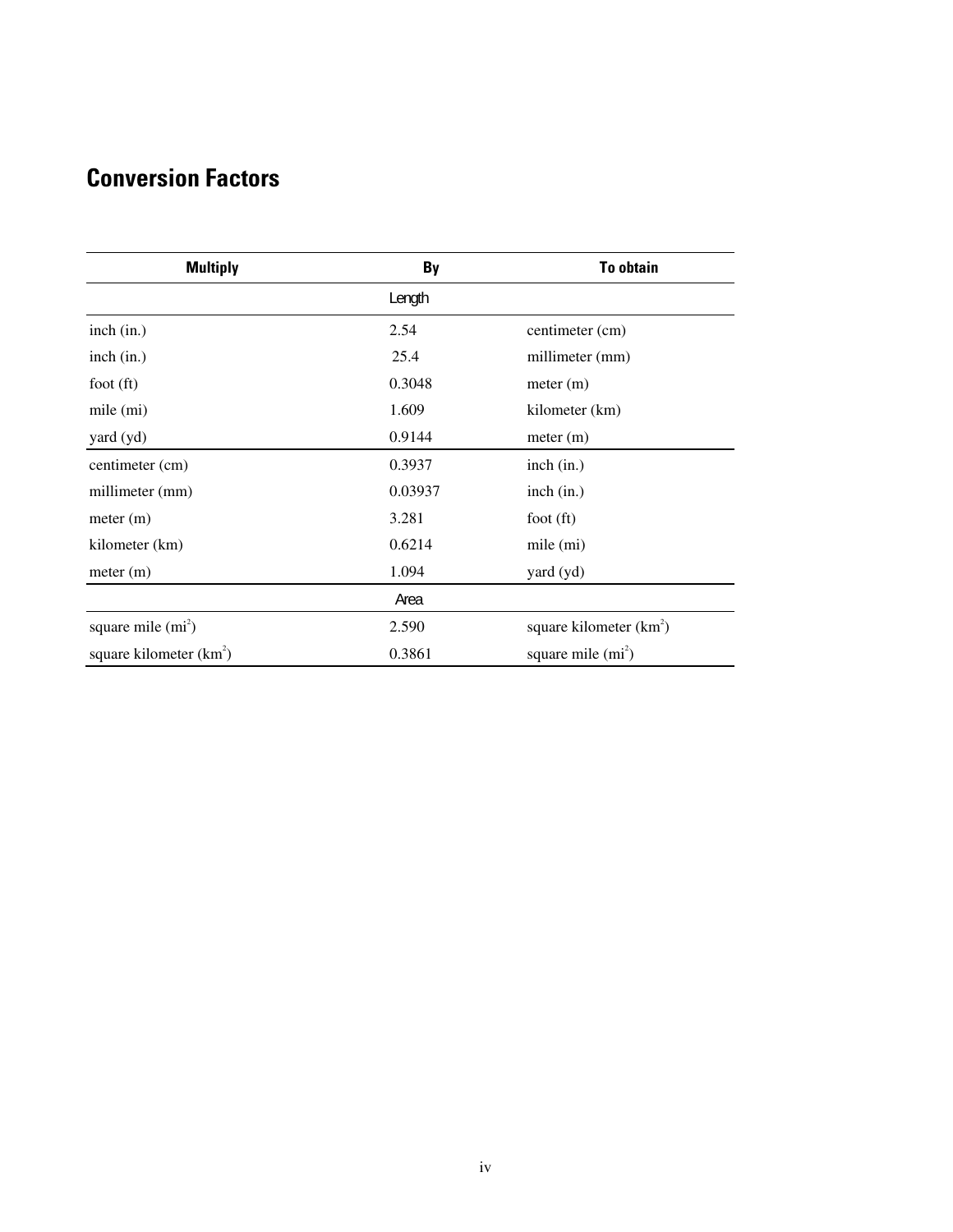# <span id="page-4-0"></span>**Surficial Geologic Map of the Pocasset-Provincetown-Cuttyhunk-Nantucket 24-Quadrangle Area of Cape Cod and Islands, Southeast Massachusetts**

Compiled by Byron D. Stone and Mary L. DiGiacomo-Cohen

#### **Introduction**

The surficial geologic map layer shows the distribution of nonlithified earth materials at land surface in an area of [24](#page-5-0) 7.5-minute quadrangles (555 mi<sup>2</sup> total) in southeast Massachusetts (fig. 1). Across Massachusetts, these materials range from a few feet to more than 500 ft in thickness. They overlie bedrock, which crops out in upland hills and as resistant ledges in valley areas. On Cape Cod and adjacent islands, these materials completely cover the bedrock surface. The geologic map differentiates surficial materials of Quaternary age on the basis of their lithologic characteristics (such as grain size and sedimentary structures), constructional geomorphic features, stratigraphic relations, and age. Surficial materials also are known in engineering classifications as unconsolidated soils, which include coarse-grained soils, fine-grained soils, and organic fine-grained soils. Surficial materials underlie and are the parent materials of modern pedogenic soils, which have developed in them at the land surface. Surficial earth materials significantly affect human use of the land, and an accurate description of their distribution is particularly important for assessing water resources, construction aggregate resources, and earth-surface hazards, and for making land-use decisions.

The mapped distribution of surficial materials that lie between the land surface and the bedrock surface is based on detailed geologic mapping of 7.5-minute topographic quadrangles, produced as part of an earlier (1938–1982) cooperative statewide mapping program between the U.S. Geological Survey and the Massachusetts Department of Public Works (now Massachusetts Highway Department) (Page, 1967; Stone, 1982). Each published geologic map presents a detailed description of local geologic map units, the genesis of the deposits, and age correlations among units. Previously unpublished field compilation maps exist on paper or mylar sheets and these have been rendered digitally for the present map compilation. Regional summaries based on the Massachusetts surficial geologic mapping studies discuss the ages of multiple glaciations, the nature of glaciofluvial, glaciolacustrine, and glaciomarine deposits, and the processes of ice advance and retreat across Massachusetts (Koteff and Pessl, 1981; papers in Larson and Stone, 1982; Stone and Borns, 1986; Warren and Stone, 1986).

This compilation of surficial geologic materials is an interim map product that defines the boundaries between glacial till, glacial moraine deposits, glacial stratified deposits, and overlying postglacial deposits. This area of 24 quadrangles differs from the rest of Massachusetts in that surficial moraine and stratified materials entirely cover the basal till and bedrock surfaces (Oldale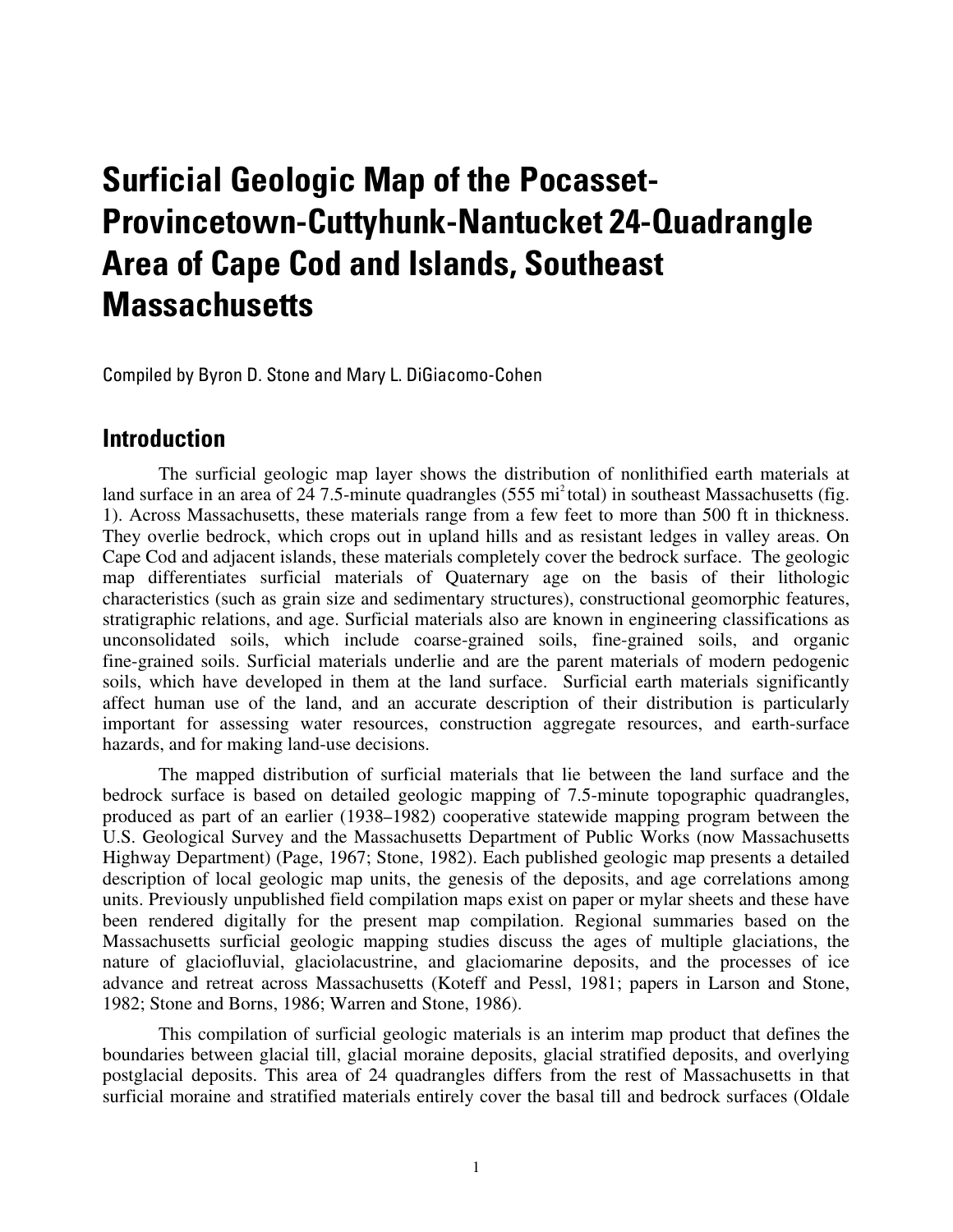<span id="page-5-0"></span>and Barlow, 1986; Masterson and others, 1997), which are shown on the basal layers of this map database. In addition, moraine deposits are more extensive and complex than elsewhere in Massachusetts. This work is part of a comprehensive study to produce a statewide digital map of the surficial geology at a 1:24,000-scale level of accuracy. This surficial geologic map layer covering 24 quadrangles revises previous digital surficial geologic maps (Stone and others, 1993; MassGIS, 1999) that were compiled on base maps at regional scales of 1:125,000 and 1:250,000. The purpose of this study is to provide fundamental geologic data for the evaluation of natural resources, hazards, and land information within the Commonwealth of Massachusetts.



**Figure 1.** General distribution of glacial and postglacial deposits in Massachusetts (Stone and others, 1993; MassGIS, 1999) and 1:24,000-scale quadrangles covered by this report.

### **Surficial Materials in Massachusetts**

Most of the surficial materials in Massachusetts are deposits of the last two continental ice sheets that covered all of New England in the latter part of the Pleistocene ice age (Schafer and Hartshorn, 1965; Oldale and others, 1982; Stone and Borns, 1986). In the Cape Cod and islands region, the glacial deposits are divided into three broad categories, *glacial till, glacial moraine deposits,* and *glacial stratified deposits*. Glacial till, the most widespread glacial deposit in the subsurface, was laid down directly on bedrock by glacier ice. Glacial moraine deposits accumulated in ice-walled lakes and streams and on stagnant, buried ice in front of the receding edge of the ice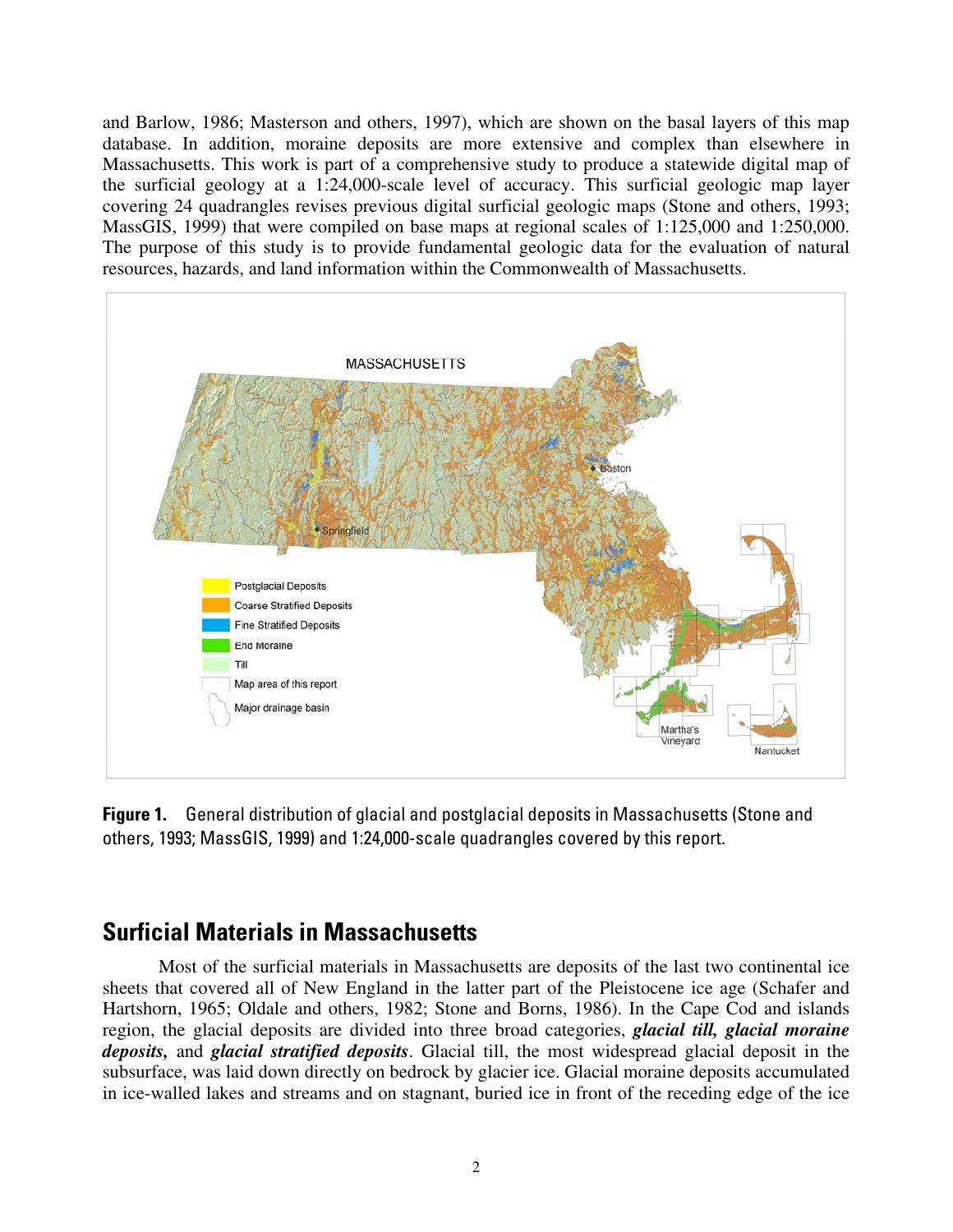<span id="page-6-0"></span>sheet. Glacial stratified deposits in the Cape Cod region were laid down by glacial meltwater in streams and lakes adjacent to large moraines in front of the retreating ice margin during the last deglaciation. Elsewhere in Massachusetts, stratified deposits are concentrated in valleys, lowland areas, and in marine embayments. Postglacial sediments, primarily swamp and marsh deposits, and valley-floor fluvial deposits, make up a lesser proportion of the unconsolidated materials.

**Glacial till deposits** consist of nonsorted, generally nonstratified mixtures of mineral and rock particles ranging in grain size from clay to large boulders. The matrix of most tills is composed dominantly of fine sand and silt. Boulders, within and on the surface of tills, range from sparse to abundant. Some tills contain lenses of sorted sand and gravel, and less commonly, masses of laminated fine-grained sediments. The color and lithologic characteristics of till deposits vary across Massachusetts but generally reflect the composition of the local underlying and northerly adjacent bedrock, from which the till was derived. Till blankets the bedrock surface in variable thickness, ranging from a few inches to more than 200 ft, and commonly underlies stratified meltwater deposits. Tills deposited during the last two glaciations occur in superposition within Massachusetts (Koteff, 1966; Newton, 1978; Weddle and others, 1989). The upper till was deposited during the last (late Wisconsinan) glaciation; it is the most extensive till and commonly is observed in surface exposures, especially in areas where till thickness is less than 15 ft (thin till unit on the map). The lower till ("old" till) was deposited during an earlier glaciation (probably Illinoian). The lower till has a more limited distribution; it is principally a subsurface deposit that constitutes the bulk of material in drumlins and other hills, where till thickness is greater than 15 ft. On eastern Nantucket Island, sandy and bouldery upper till at the surface overlies glacial stratified deposits and marine beds of Sangamon age that overlie till of probable Illinoian age (Oldale and others, 1982), which is correlated with the lower till on the mainland. Thin till deposits of late Wisconsinan age are shown on the basal, subsurface layer of this map where drill-hole data indicate the distribution of compact, sandy till that lies on bedrock or older coastal plain or early Pleistocene deposits.

**Glacial moraine deposits** are composed of a surface layer, 6 to 30 ft thick, of sandy and bouldery ablation till, local compact sandy till, or a layered, sandy and bouldery sediment of probable debris-flow origin. Two types of moraine deposits are shown on the map. In western Cape Cod, northern Martha's Vineyard, and the Elizabeth Islands, moraine deposits include thick subsurface deposits, composed of sorted and layered meltwater sediments, chiefly sand and fine gravel and minor silt and clay, as reported in drill hole descriptions. In northwestern Cape Cod, western Martha's Vineyard, and Nantucket, thrust-moraine deposits overlie glacially deformed older meltwater and marine deposits, chiefly sand and gravel. Sedimentary units in all of the moraines have limited lateral extent and irregular thickness; stratification is deformed by collapse structures around kettle depressions and by glaciotectonic folds and thrust faults in some deposits. These deposits were laid down along active ice margins during retreat of the last (late Wisconsinan) ice sheet. Extensive end moraines on Nantucket and Martha's Vineyard (fig. 1) are related to the terminal position of the late Wisconsinan ice sheet; the end moraines on Cape Cod are associated with recessional positions of the last ice sheet. Less extensive end moraines are present locally elsewhere in southeastern Massachusetts, in the Boston area, and in the Gloucester-Rockport area of northeastern Massachusetts. End-moraine deposits on western Martha's Vineyard contain a surface sandy till and are characterized by ice-thrusted beds of Tertiary fossiliferous sand, gravel, and silty clay deposits, and Pleistocene sand and silty clay beds (Shaler, 1898; Woodworth and Wigglesworth, 1934; Kaye, 1964).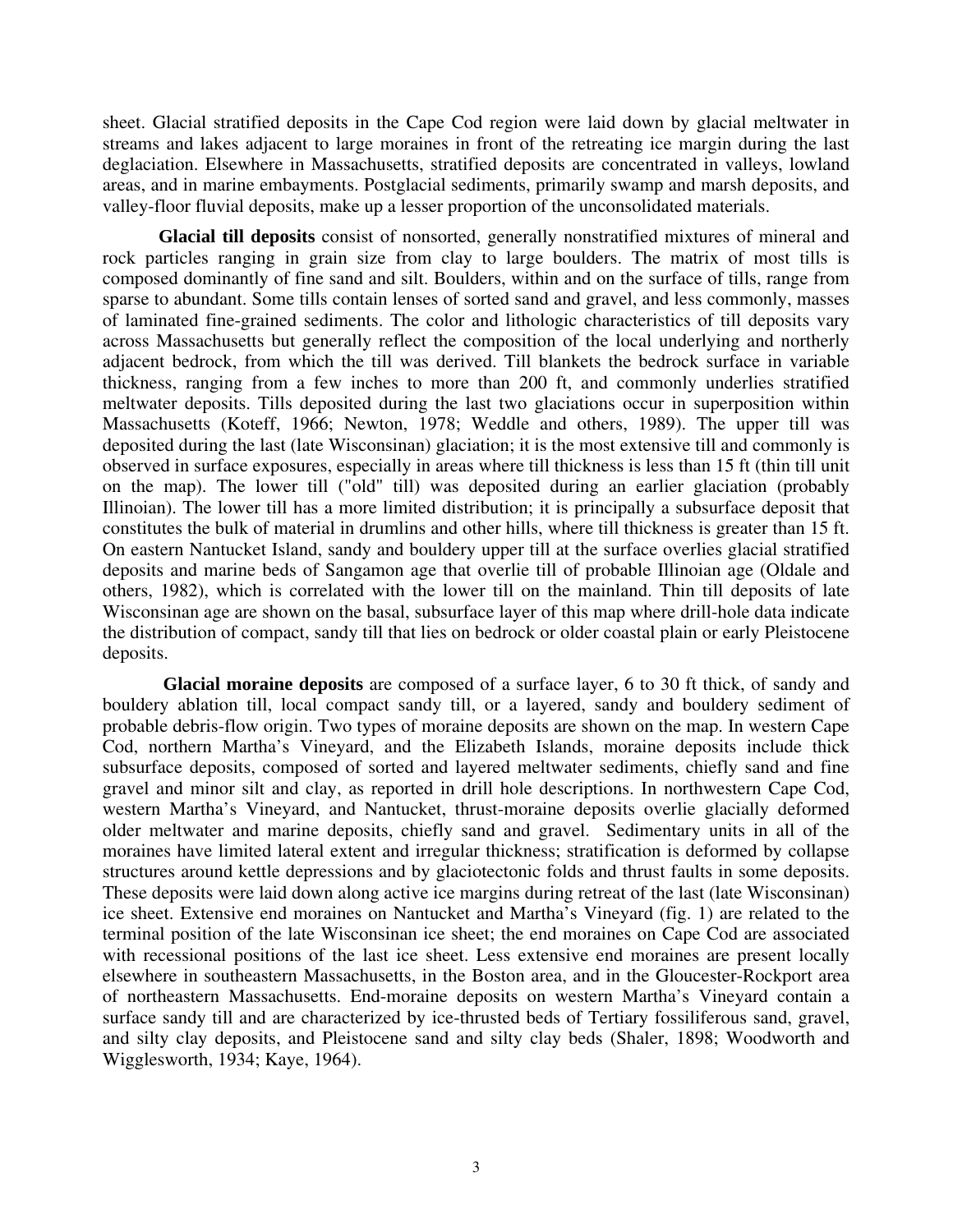<span id="page-7-0"></span>**Glacial stratified deposits** consist of layers of well-sorted to poorly sorted gravel, sand, silt, and clay laid down by flowing meltwater in glacial streams, lakes, and marine embayments that occupied the valleys and lowlands of Massachusetts during retreat of the last ice sheet. Textural variations within the meltwater deposits occur both aerially and vertically because meltwater-flow regimes were different in glaciofluvial (stream), glaciodeltaic (where a stream entered a lake or the sea), glaciolacustrine (lake bottom), and glaciomarine (marine bottom) depositional environments. Grain-size variations also resulted from meltwater deposition in positions either proximal to, or distal from, the retreating glacier margin, which was the principal sediment source. A common depositional setting contained a proximal, ice-marginal meltwater stream in which horizontally bedded glaciofluvial gravel and (or) sand and gravel were laid down; farther down valley, the stream entered a glacial lake where glaciodeltaic sediments were deposited, consisting of horizontally layered sand and gravel delta-topset beds overlying inclined layers of sand in deltaforeset beds. Farther out in the glacial lake, very fine sand, silt, and clay settled out on the lake bottom in flat-lying, thinly bedded glaciolacustrine layers. Thick sequences having these textural variations commonly are present in the vertical section of meltwater deposits across the State and region (Stone and others, 1992). Detailed geologic maps typically show meltwater sedimentary units within each glacial lake or valley outwash system (Jahns, 1953; Koteff, 1966). These units, known as *morphosequences* (Koteff, 1974; Koteff and Pessl, 1981), are the smallest mappable stratigraphic units depictable on detailed geologic maps. Morphosequences are bodies of stratified meltwater sediments that are contained in a continuum of landforms, grading from ice-contact forms (eskers, kames) to non-ice-contact forms (flat valley terraces, delta plains) that were deposited simultaneously at and beyond the margin of the ice sheet, and are graded to a specific base level. Each morphosequence consists of a proximal part (head) deposited within or near the ice margin and a distal part deposited farther away from the ice margin. Both grain size and ice-melt collapse deformation of beds decrease from the proximal to the distal part of each morphosequence. The head of each morphosequence is either ice marginal (ice contact) or near ice marginal. The surface altitude of fluvial sediments in each morphosequence was controlled by a specific base level, either a glacial-lake or marine water plane or a valley knickpoint. Few morphosequences extend distally more than 6 miles; the most extensive morphosequences in Massachusetts are the glaciodeltaic outwash plains of Cape Cod and the islands of Nantucket and Martha's Vineyard. In any one basin, individual morphosequences were deposited sequentially as the ice margin retreated systematically northward. Consequently, in many places the distal, finer-grained facies of a younger morphosequence stratigraphically overlies the proximal, coarse-grained facies of a preceding morphosequence. Figure 2 shows the variability of sediment types in the subsurface of glacial stratified deposits. The figure schematically shows the relation between coarse-grained deltaic deposits (gravel and sand) and extensive fine-grained lake deposits (fine sand, silt, and clay) in the subsurface. Such coarse- and fine-grained units are common in most of the valleys and lowlands of Massachusetts and the region (Langer, 1979; Stone and others, 1979; Oldale and Barlow, 1986; Stone and others, 1992; Stone and others, 2005). On these interim maps, coarsegrained and fine-grained textural variations within glacial stratified deposits are shown only where they occur at land surface. Subsurface textural variations are not shown.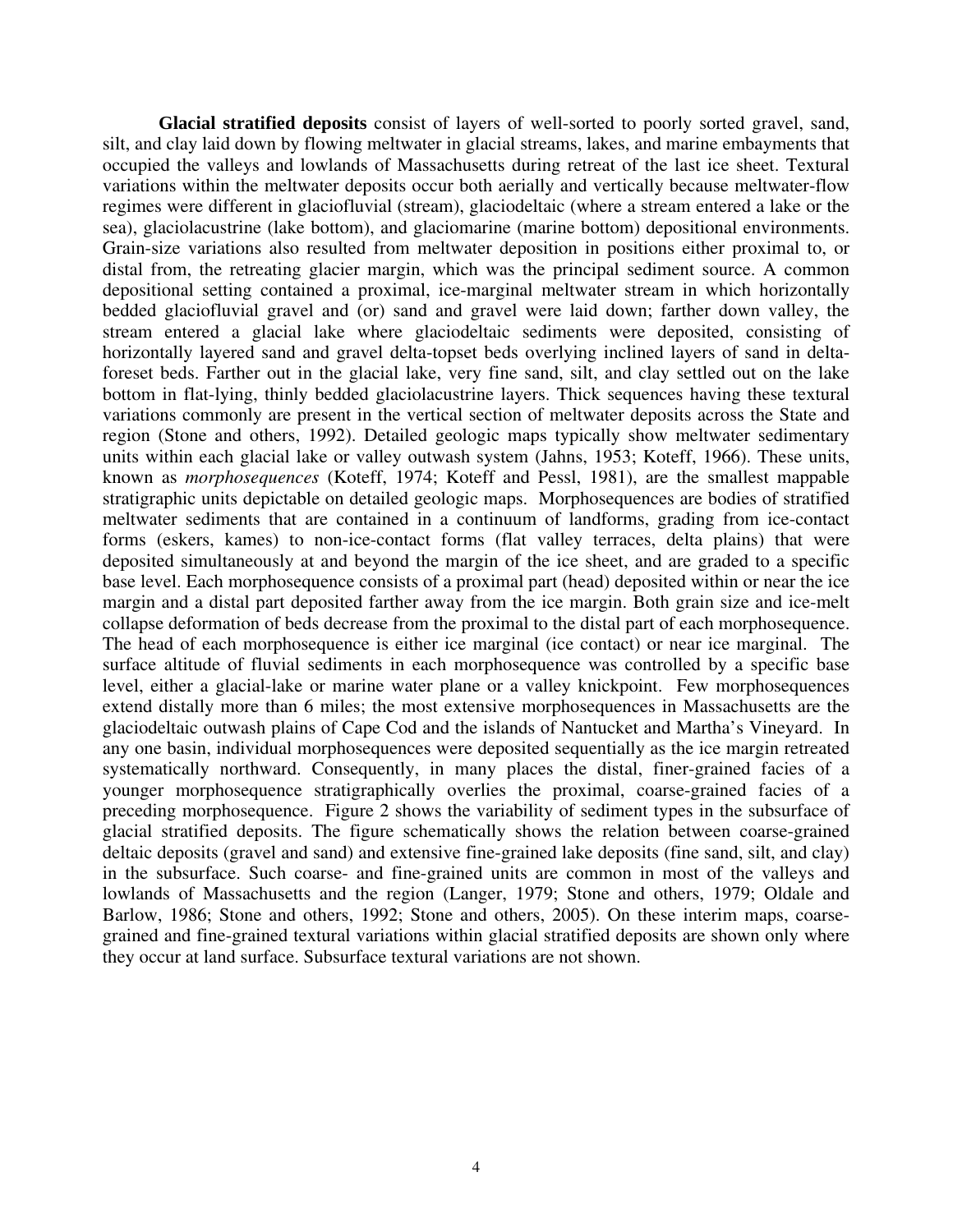<span id="page-8-0"></span>

**Figure 2.** Block diagram illustrating the typical areal and vertical distribution of glacial and postglacial deposits overlying bedrock in the Cape Cod and islands region (modified from Strahler, 1966; Oldale, 1975a; and Masterson and others, 1997).

The aerial distribution of till and stratified deposits is related to the physiography of the State (fig. 1). The thickness of these materials varies considerably within these regions because of such factors as the high relief of the bedrock surface, changing environments of deposition during deglaciation, and various effects of postglacial erosion and removal of glacial sediments. In highland areas, notably in the western and central regions, till is the major surficial material, and is present as a discontinuous mantle of variable thickness over the bedrock surface. Till is thickest in drumlins (reportedly as much as 230 ft thick) and on the northwest slopes of most bedrock hills. Glacial meltwater deposits that average 50 ft in thickness (Stone and others, 1993) overlie the till in small upland valleys and north-sloping basins between bedrock hills. Glacial stratified deposits are the predominant surficial materials in the Connecticut River valley, the northeastern and southeastern lowlands, and on Cape Cod and the islands. These deposits generally overlie till; however, well logs indicate that in some places till is not present and the stratified deposits lie directly on bedrock. On Cape Cod and the islands, glacial stratified deposits are 100 to >500 ft thick, and, combined with moraine deposits, completely cover the subsurface till, coastal plain deposits, and bedrock. In the adjacent southeastern lowland, and in parts of the Connecticut River valley, extensive stratified deposits also cover the bedrock surface.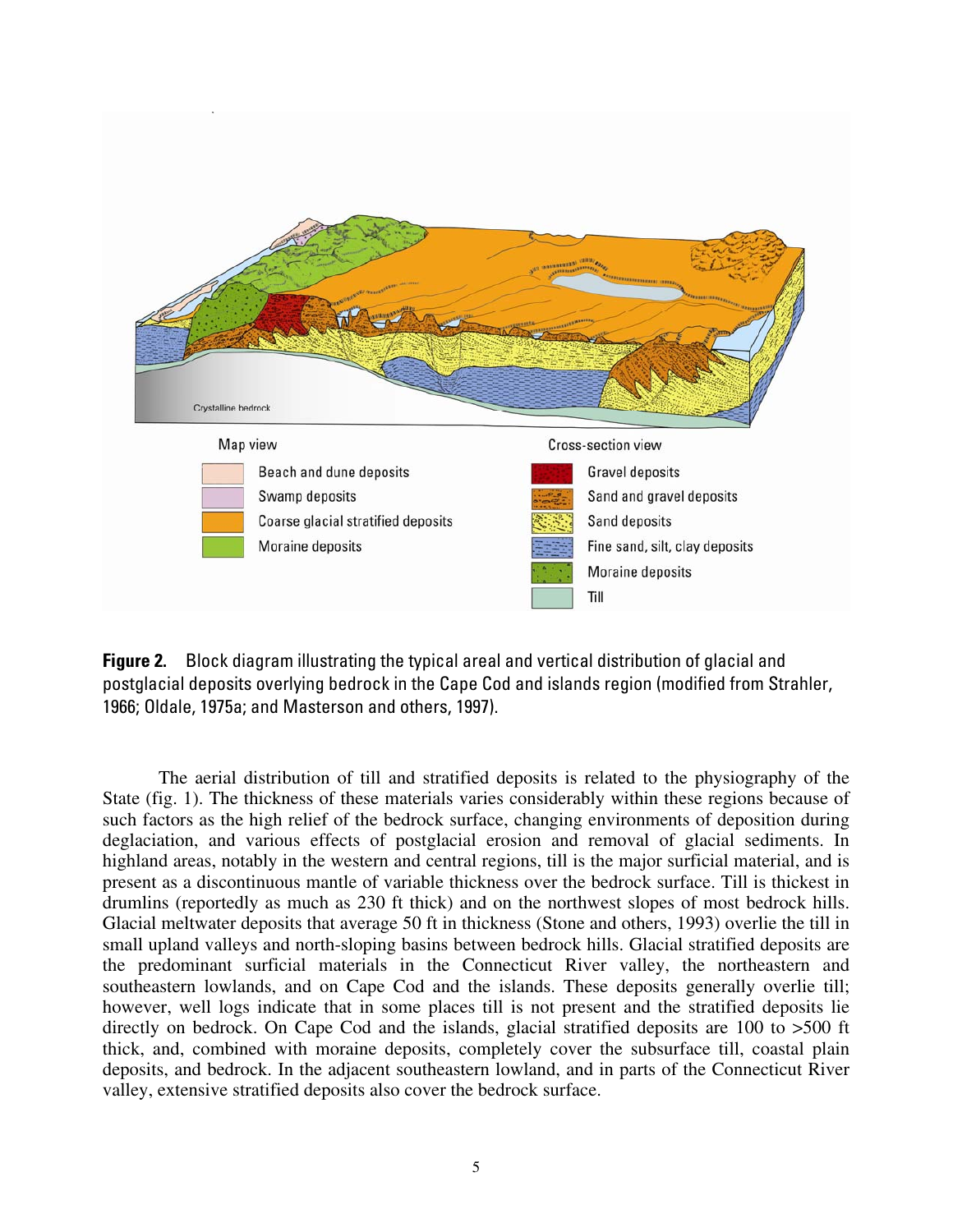<span id="page-9-0"></span>**Postglacial deposits** locally overlie the glacial deposits throughout the State. Swamp and marsh deposits occur in low-lying, poorly drained areas in upland and lowland settings, but these deposits are shown only where they are estimated to be at least 3 ft thick. Salt-marsh and estuarine deposits are present mainly along the tidal portions of streams and rivers entering the offshore areas. Valley-floor fluvial deposits, unique to the furrow valleys of this map area, underlie the floors of dry valley reaches. Small alluvial deposits are mappable only in areas of moraine deposits on Martha's Vineyard and near Cataumet, Cape Cod. Beach and dune deposits occur along the shoreline.

### **Description of Map Units**

#### **Postglacial Deposits**

**Artificial fill**—Earth materials and manmade materials that have been artificially emplaced, primarily in highway and railroad embankments, and in dams; may also include landfills, urban development areas, and filled coastal wetlands

**Cranberry bog**—Mostly freshwater swamps or peat bogs overlain locally by artificially emplaced sand or other fill

**Alluvium**—Sand, gravel, silt, and some organic material, stratified and well sorted to poorly sorted, in narrow valleys of small modern streams. Most alluvial deposits in the Cape Cod region are not extensive enough to be shown on the map. The only mapped surface alluvial deposits are discontinuous deposits along Black, Paint Mill, Mill, and Roaring Brooks and the Tiasquam River, all on Martha's Vineyard, and near Cataumet, in the Pocasset quadrangle. Alluvium overlies thicker glacial moraine and stratified deposits, and thin alluvial deposits probably lie beneath salt-marsh deposits in coastal valley reaches that were flooded during the postglacial rise of sea level

**Swamp and marsh deposits**—Organic muck and peat that contain minor amounts of sand, silt, and clay, stratified and poorly sorted, in freshwater swamps and marshes, kettle depressions, or poorly drained areas. Swamp and marsh deposits are shown only where they are estimated to be at least 3 ft thick. Most swamp and marsh deposits are less than 10 ft thick. Swamp deposits overlie glacial meltwater deposits and postglacial pond deposits in kettle depressions. Unit includes salt-marsh deposits not differentiated on previously published quadrangle maps



**Salt-marsh deposits**—Peat and organic muck interbedded with sand and silt, deposited in saltwater or brackish-water environments of low wave energy along the coast and in river estuaries. Salt-marsh deposits are generally a few feet to 25 ft thick. In the major estuaries, these deposits locally overlie estuarine deposits (not mapped), which are sand and silt with minor organic material as much as 30 to 80 ft thick. The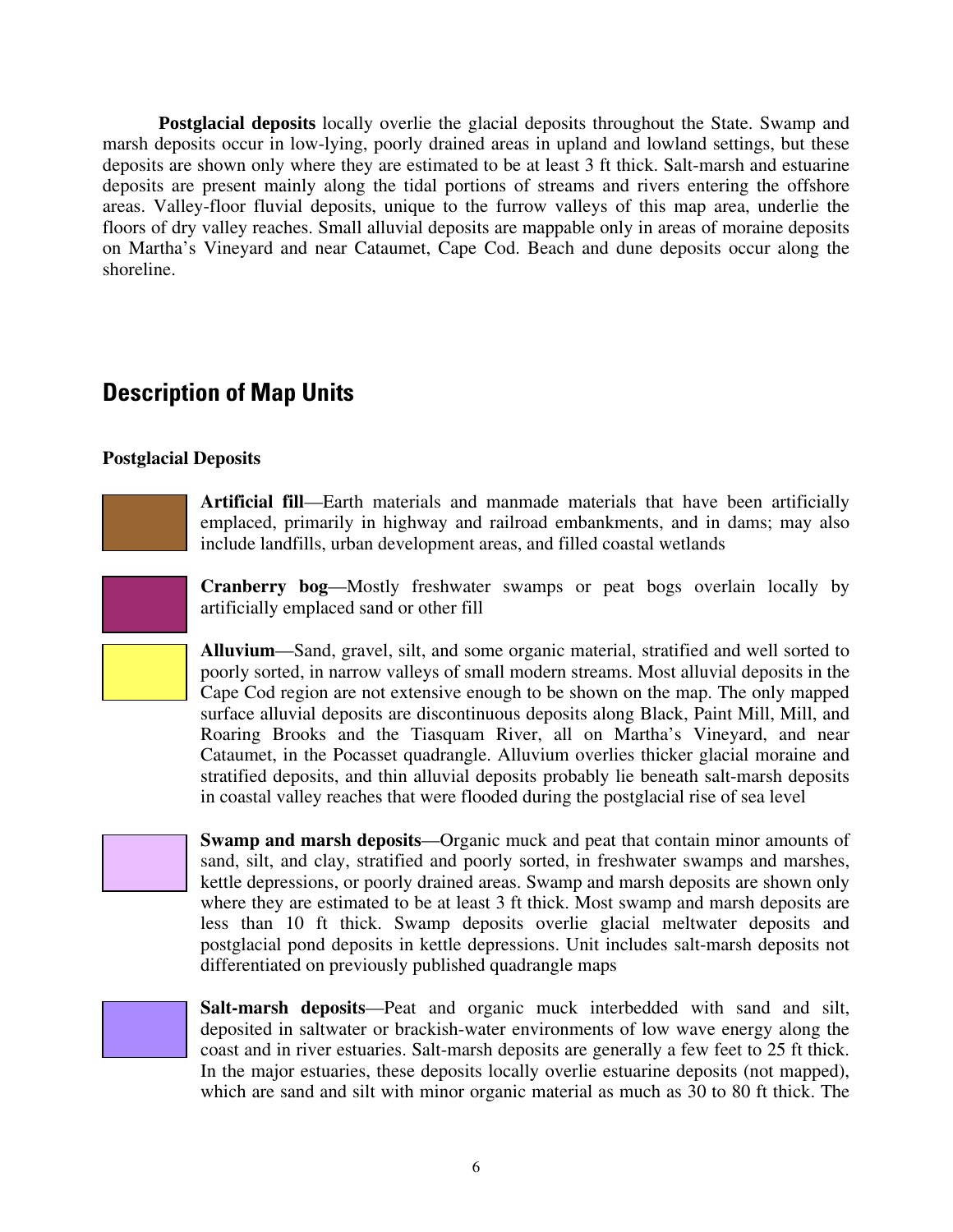salt-marsh and estuarine deposits generally are underlain by adjacent glacial stratified deposits

**Beach and dune deposits**—Sand and fine gravel deposited along the shoreline by waves and currents, and by wind action. The texture of beach deposits varies over short distances and is generally controlled by the texture of nearby glacial materials exposed to wave action. Sand beach deposits are composed of moderately sorted, very coarse to fine sand, commonly laminated. Coarser layers locally contain some fine gravel particles; finer layers contain some very fine sand and silt. Gravel beach deposits are composed of granule- to cobble-size clasts in moderately sorted thin beds; deposits contain minor amounts of sand within gravel beds, and thin beds of sand as alternating layers. Beach deposits are rarely more than a few feet thick. Dune deposits are composed of moderately to well sorted, fine to medium sand, variably massive, laminated, and crossbedded. Dune deposits are as much as 100 ft thick. Unit includes artificial sand deposits in locally replenished beaches

**Valley-floor fluvial deposits**—Sand, gravel, and minor silt, stratified and moderately to poorly sorted, beneath flat floors of valleys, called furrows (Mather and others, 1942) that are eroded into glacial outwash plains. The texture of the fluvial deposits commonly varies over short distances both laterally and vertically and generally is similar to the texture of adjacent glacial deposits. The fluvial deposits overlie thick glacial stratified deposits in the upper, dry reaches of the furrow valleys and probably are less than 20 ft thick. Swamp deposits and deformation of bedding related to melting of buried ice in kettles interrupt the fluvial deposits. The deposits probably extend beneath salt-marsh deposits in coastal valley reaches. The most extensive valley fluvial deposits are along Quaker Run and Coonamessett, Childs, and Quashnet Rivers on upper Cape Cod, and Quampachje Bottom on Martha's Vineyard

#### **Glacial Stratified Deposits**

Sorted and stratified sediments composed of gravel, sand, silt, and clay (as defined in particle-size diagram, fig. 3) deposited in layers by glacial meltwater. These sediments occur as four basic textural units—gravel deposits, sand and gravel deposits, sand deposits, and fine deposits. On this interim surficial geologic map layer, gravel, sand and gravel, and sand deposits are not differentiated and are shown as *Coarse Deposits* where they occur at land surface. *Glaciolacustrine Fine Deposits* also are shown where they occur at land surface. Textural changes occur both aerially and vertically (fig. 2), however subsurface textural variations are not shown on this interim map.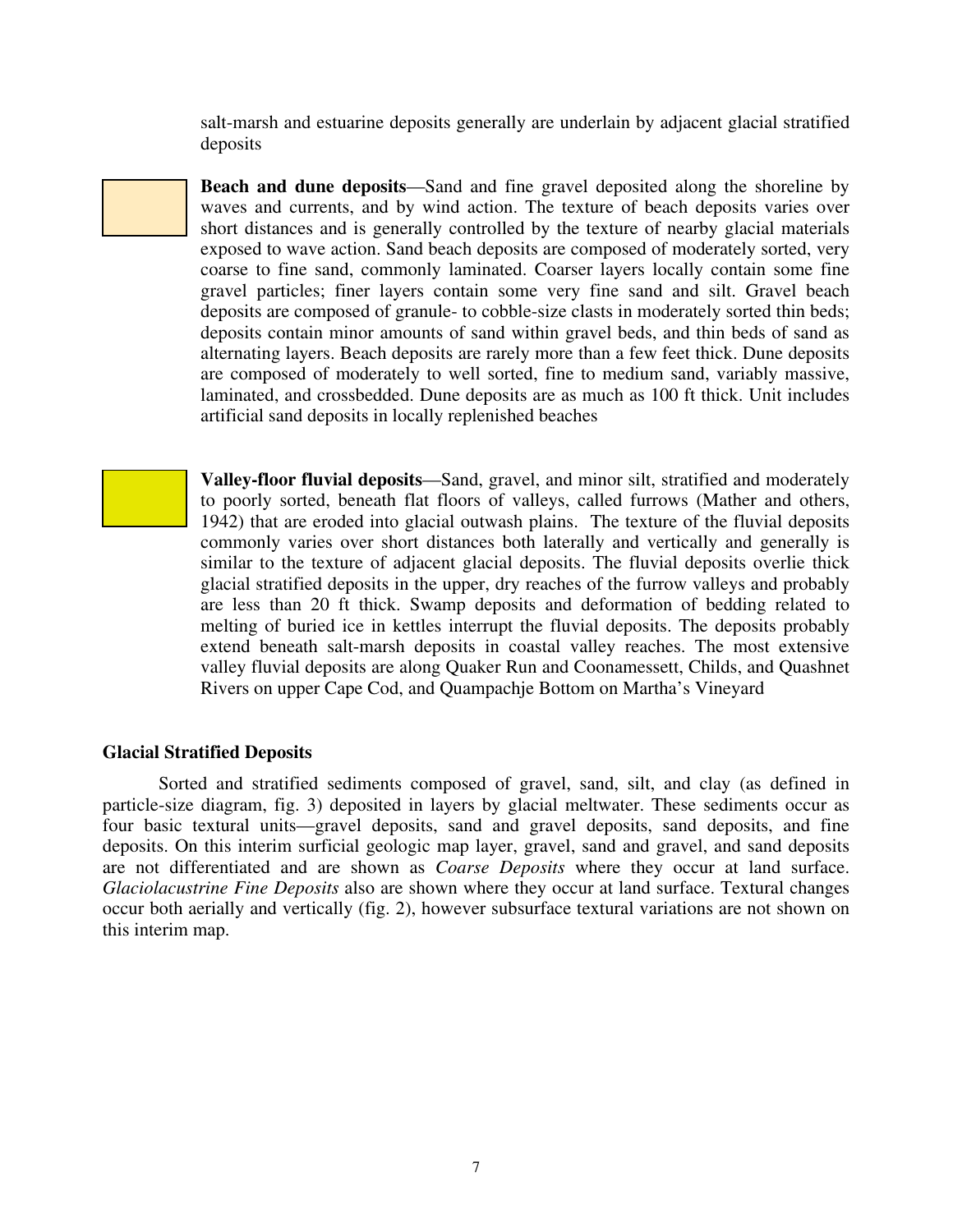| <b>PARTICLE DIAMETER</b> |         |         |          |                        |                |                |           |                      |       |                  |  |
|--------------------------|---------|---------|----------|------------------------|----------------|----------------|-----------|----------------------|-------|------------------|--|
|                          | 10      | 2.5     | .16      | .08                    | .04            | .02            | .01       | .005                 | .0025 | .00015<br>inches |  |
|                          | 256     | 64      | 4        | 2                      |                | .5             | .25       | .125                 | .063  | .004<br>mm       |  |
| <b>Boulders</b>          | Cobbles | Pebbles | Granules | Very<br>coarse<br>sand | Coarse<br>sand | Medium<br>sand | Fine sand | Very fine<br>sand    | Silt  | Clay             |  |
| <b>GRAVEL PARTICLES</b>  |         |         |          | <b>SAND PARTICLES</b>  |                |                |           | <b>FINE PARTCLES</b> |       |                  |  |

**Figure 3.** Grain-size classification used in this report, modified from Wentworth (1922).

**Coarse deposits** include *Gravel deposits* composed of at least 50 percent gravel-size clasts; cobbles and boulders predominate; minor amounts of sand occur within gravel beds, and sand composes few separate layers. Gravel layers generally are poorly sorted and bedding commonly is distorted and faulted due to postdepositional collapse related to melting of ice. *Sand and gravel deposits* are composed of mixtures of gravel and sand within individual layers and as alternating layers. Sand and gravel layers generally range from 25 to 50 percent gravel particles and from 50 to 75 percent sand particles. Layers are well to poorly sorted; bedding may be distorted and faulted due to postdepositional collapse. *Sand deposits* are composed mainly of very coarse to fine sand, commonly in moderately sorted layers. Coarser layers may contain up to 25 percent gravel particles, generally granules and pebbles; finer layers may contain some very fine sand, silt, and clay

**Glaciolacustrine fine deposits** include very fine sand, silt, and clay that occur as well-sorted, thin layers of alternating silt and clay, or thicker layers of very fine sand and silt. Very fine sand commonly occurs at the surface and grades downward into rhythmically bedded silt and clay varves. Locally, this map unit may include areas underlain by fine sand

#### **Glacial Till and Moraine Deposits**

**Moraine deposits**—Surface deposits of nonsorted, nonstratified matrix of sand, some silt, and little clay containing scattered gravel clasts and few large boulders; predominantly till of the last glaciation; loose to moderately compact, generally sandy, commonly stony. Two facies of till are present in some places: a looser, coarsergrained ablation facies, melted out from supraglacial position; and an underlying more compact, finer-grained lodgement facies deposited subglacially. Both ablation and lodgement facies of till are stony, containing boulders, and are derived from coarsegrained crystalline rocks. The surface nonsorted deposits, 6 to 30 ft thick, overlie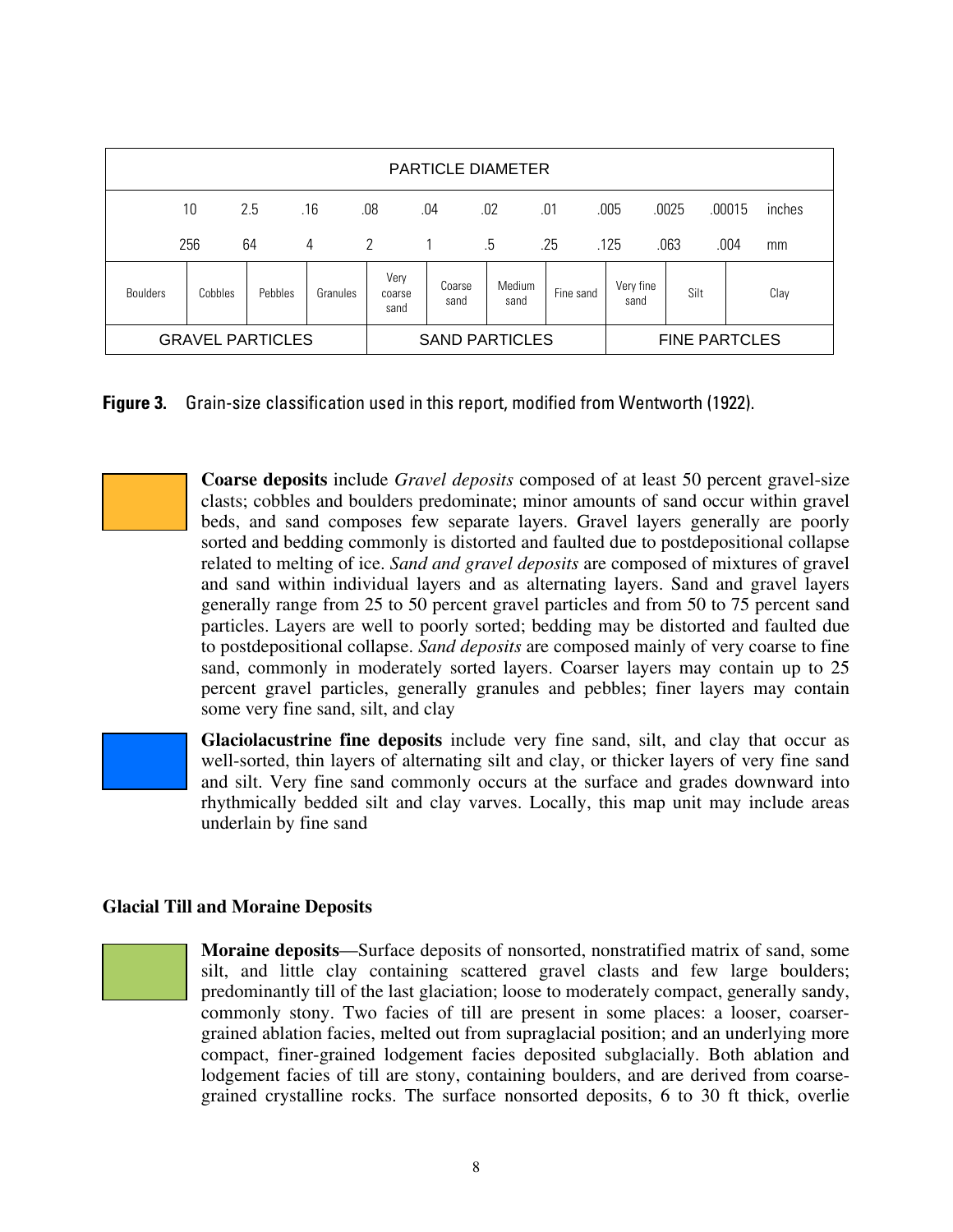<span id="page-12-0"></span>sand, gravel, and silty sand meltwater deposits that extend downward to basal till and bedrock. Surface deposits and stratification in underlying sediments commonly are distorted and faulted due to postdepositional collapse related to melting of buried ice

**Thrust-moraine deposits**—Surface deposits of nonsorted, nonstratified matrix of sand, some silt, and little clay containing scattered gravel clasts and large boulders; predominantly till of the last glaciation; loose to moderately compact, generally sandy, commonly stony. Two facies of till are present in some places: a looser, coarsergrained ablation facies, melted out from supraglacial position; and an underlying more compact, finer-grained lodgement facies deposited subglacially. Both ablation and lodgement facies of till are stony, containing boulders, and are derived from coarsegrained crystalline rocks. In western Martha's Vineyard, thrust-moraine deposits include thin surface till and subsurface ice-thrusted beds of Tertiary fossiliferous sand, gravel, and silty clay deposits, and Pleistocene sand and silty clay beds. In eastern Nantucket, moraine deposits include thin surface till and ice-thrusted beds of sandy glacial meltwater deposits, interglacial marine sand, and older till at the base

**Thin till**—Nonsorted, nonstratified matrix of sand, some silt, and little clay containing scattered gravel clasts and few large boulders; predominantly upper till of the last glaciation; loose to moderately compact, generally sandy, commonly stony. Two facies are present in some places: a looser, coarser-grained ablation facies, melted out from supraglacial position; and an underlying more compact, finer-grained lodgement facies deposited subglacially. Both ablation and lodgement facies of upper till are sandy and stony, and derived from coarse-grained crystalline rocks. Unit includes till of probable Illinoian age beneath eastern Nantucket (Oldale and others, 1982). Beneath Cape Cod, subsurface till overlies fresh, nonweathered bedrock; this basal till varies in known thickness from <5 to >50 ft (Cotton and Koteff, 1962; Masterson and others, 1997; Folger and others, 1978; Hall and others, 1980). Till may overlie Cretaceous, Tertiary, or older Pleistocene deposits beneath the adjacent islands

## **Map Compilation**

This compilation is the fifth in a series of interim products and shows surficial geology in an area of 24 7.5-minute quadrangles in Cape Cod and adjacent islands, southeast Massachusetts. The quadrangles are Provincetown, North Truro, Wellfleet, Orleans, Sandwich, Chatham, Harwich, Dennis, Hyannis, Pocasset, Cotuit, Monomoy Point, Falmouth, Woods Hole, Edgartown, Vineyard Haven, Naushon Island, Cuttyhunk, Great Point, Tuckernuck Island, Tisbury Great Pond, Squibnocket, Siasconset, and Nantucket (fig. 4; fig. 5, area E). Small portions of the Onset and Sagamore quadrangles have also been included in this compilation area. Figure 5 shows all of the compilation areas for surficial geology in Massachusetts. These surficial geologic map layers will be produced sequentially by letter designation.

The surficial geologic map layer was compiled in several steps:

1) Paper copies of the published surficial geologic maps for 14 quadrangles were scanned and georeferenced by MassGIS.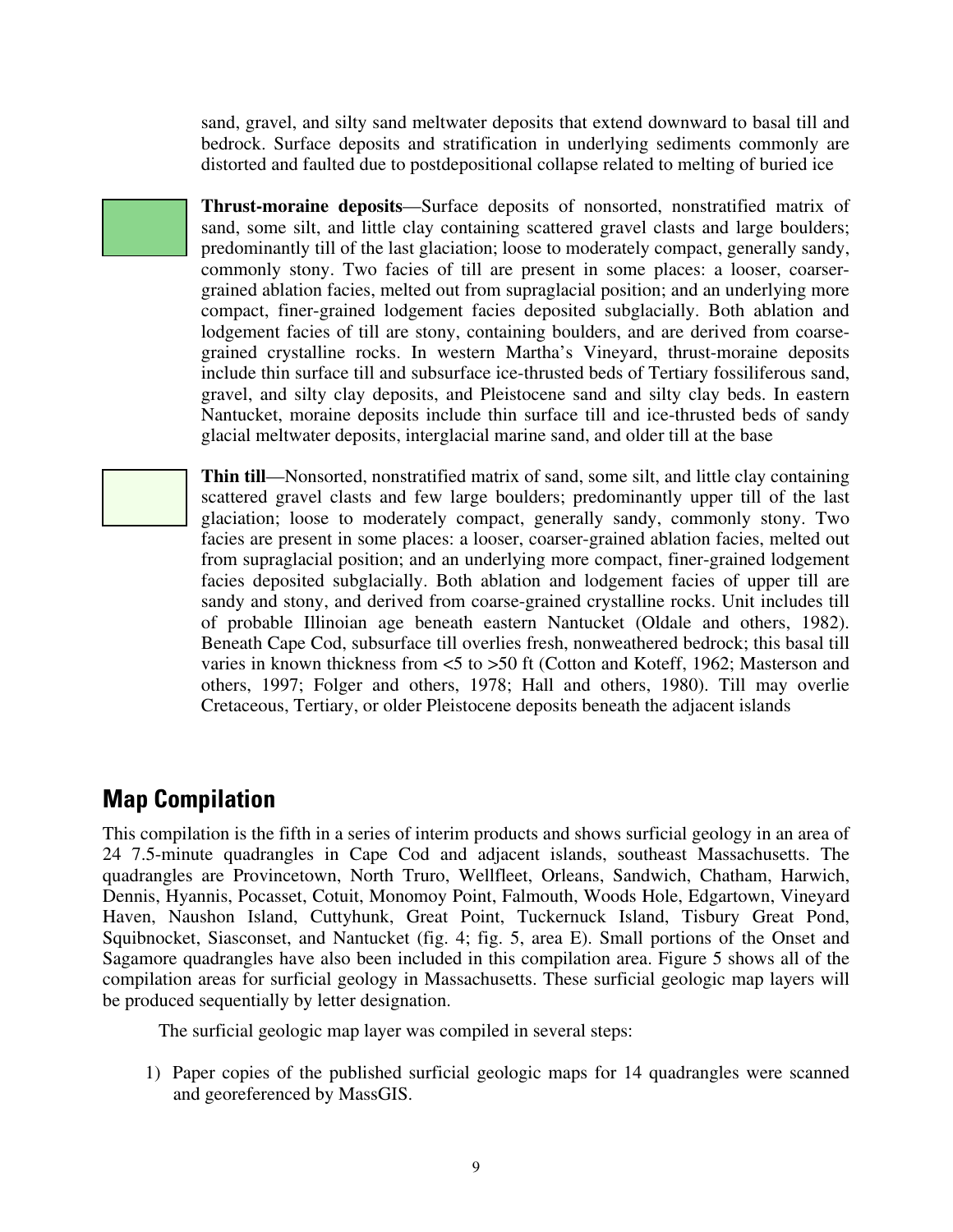- 2) The Office of the Massachusetts State Geologist vectorized the georeferenced images in order to digitally retain the original linework of the published maps (Mabee and others, 2004).
- 3) Digital geologic map units were compiled and grouped into basic units in three broader categories: *Postglacial deposits* including artificial fill, swamp deposits, beach and dune deposits, and alluvium; *glacial stratified deposits* including coarse-grained and glaciolacustrine fine-grained deposits; and *glacial till and moraine deposits.* The distribution of glacial stratified deposits beneath postglacial deposits and water bodies was inferred by the compilers. The distribution of thin till was inferred by the compilers from drill-hole data.
- 4) The same basic units for ten unpublished quadrangles were compiled and digitized from scanned field compilation maps by U.S. Geological Survey personnel.
- 5) The 24 individual quadrangle maps were joined and edge-matched in order to form a seamless digital geologic map layer. Discrepancies along quadrangle boundaries were resolved, and thin till was added as the basal layer by the compilers on the basis of limited subsurface data.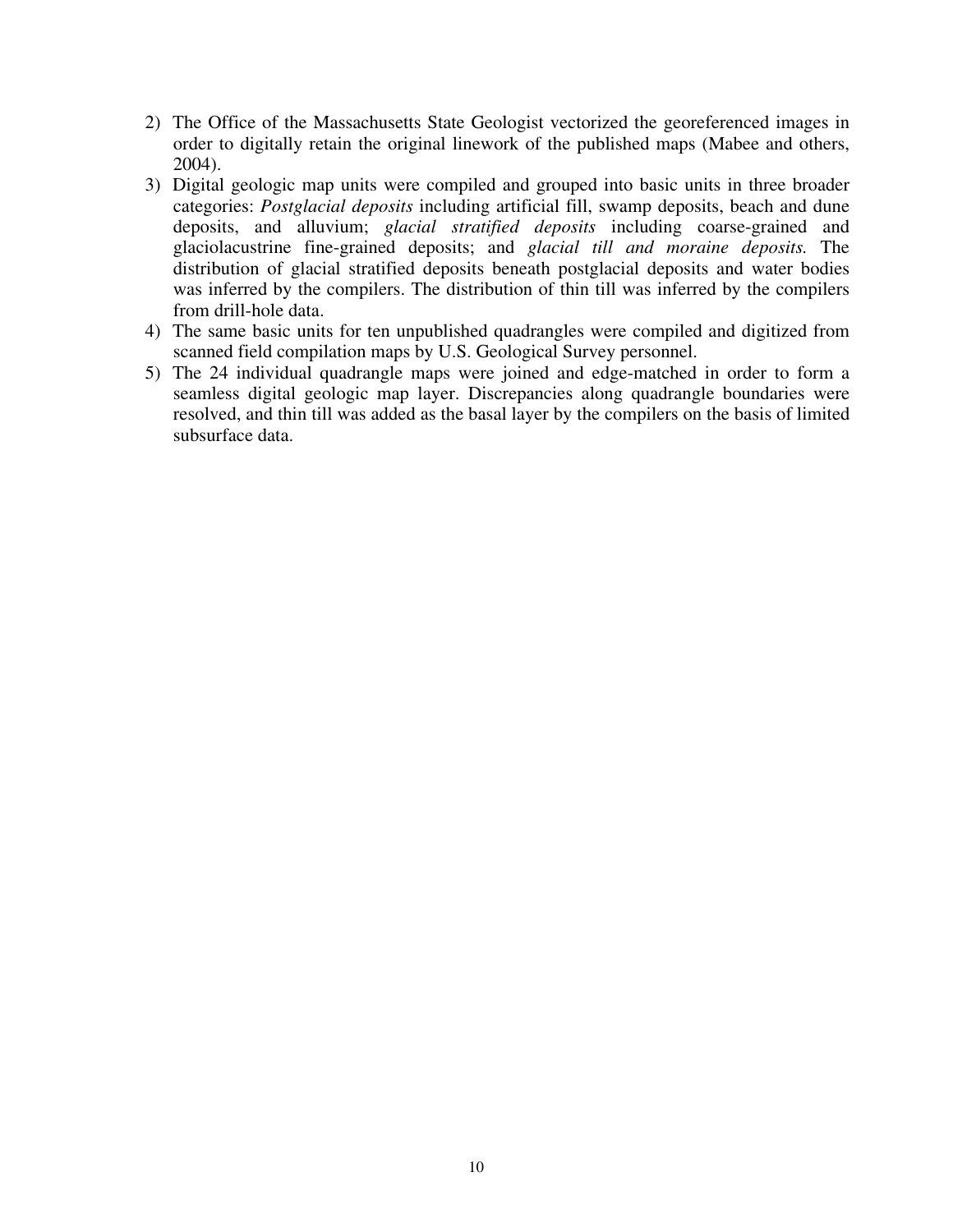<span id="page-14-0"></span>

Figure 4. USGS 7.5-minute, 1:24,000-scale quadrangles in this compilation. Sheet numbers refer to Adobe PDF map files of individual quadrangles or groups of quadrangles in area maps (blue outlines).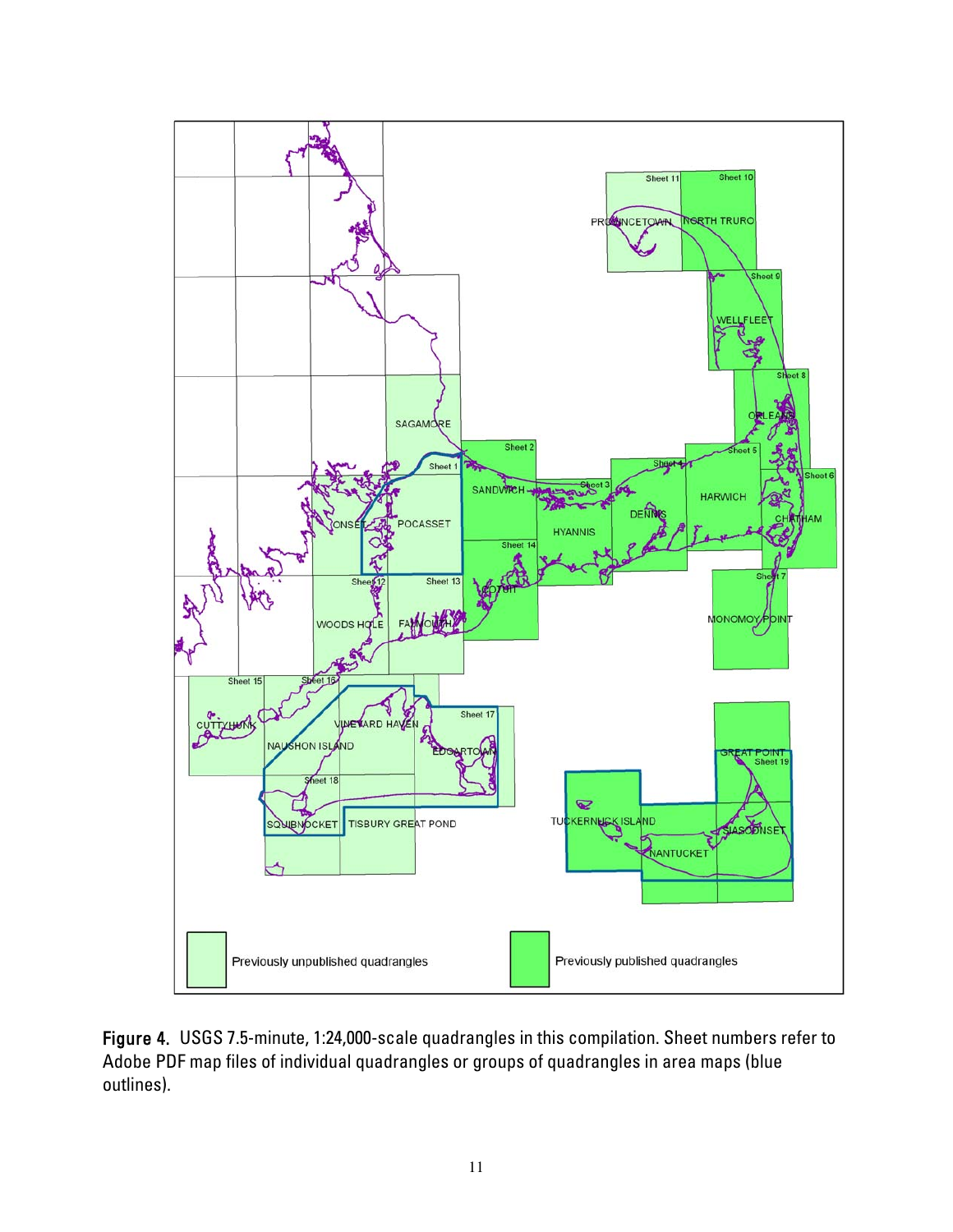<span id="page-15-0"></span>All geologic mapping was completed at 1:24,000 scale. The 1:24,000-scale, 10-ft-contourinterval topographic base maps (1951–1974 editions) used for this geologic map are included as part of the digital data package in the *24k\_basemaps* folder. The GIS folder included with this report contains three ArcGIS shapefiles, which show the distribution of geologic units that cover the entire map area, and are intended for use at quadrangle scale. The shapefiles can be clipped by quadrangle or town boundaries. Unlike conventional geologic maps, the digitally defined map units are arranged in layers according to superposition. The shapefile for thin till and moraine deposits is the bottom layer, which is overlain by the succeeding stratified deposits shapefile layer; these materials are shown everywhere that they occur, including beneath postglacial deposits such as swamp deposits, and alluvium, and water bodies. The shapefile for postglacial deposits is the top layer because these materials overlie the older materials in the other two layers. Instructions for using the digital files are included in the README file and metadata.

In addition to the seamless digital layers that cover the entire compilation area, Adobe PDF map files of the surficial geology layers shown with 1:24,000-scale topographic base-map images have been generated for most quadrangles (see Sheets 1–19, fig 4.). For convenience and continuity, the 1:24,000-scale PDF maps of Martha's Vineyard, Nantucket, and the Cape Cod Canal area have been created as larger sheets instead of individual quadrangles.



**Figure 5.** Compilation areas in Massachusetts. Letters represent sections in Open-File Report 2006-1260. Published sections are available online at *http://pubs.usgs.gov/of/2006/1260/.*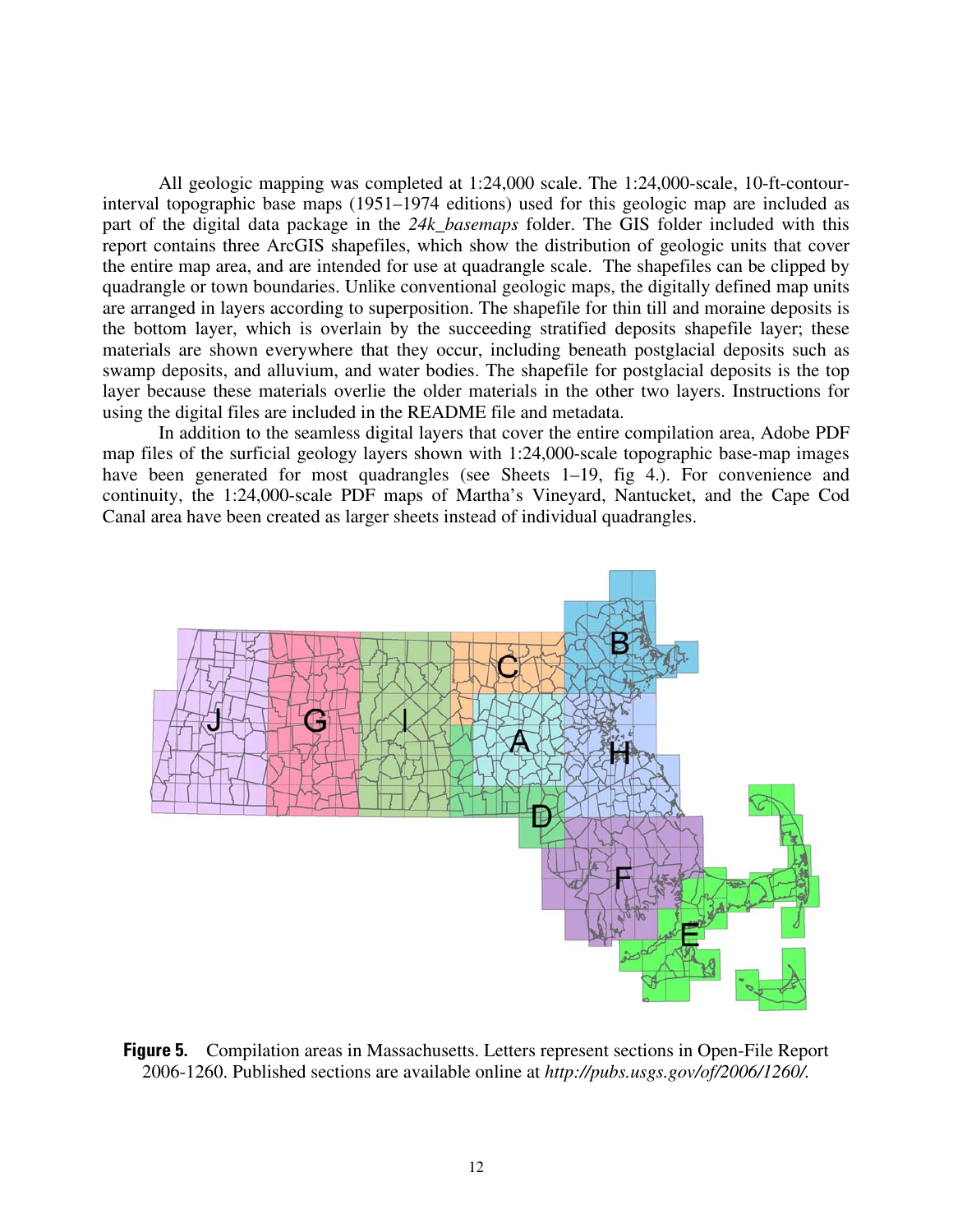### <span id="page-16-0"></span>**References Cited**

- Cotton, J.E., and Koteff, Carl, 1962, Preliminary results of recent deep drilling on Cape Cod, Massachusetts: Science, 1962, v. 137, no. 3523, p. 34.
- Folger, D.W., Hathaway, J.C., Christopher, R.A., Valentine, P.C., and Poag, C.W., 1978, Stratigraphic test well, Nantucket Island, Massachusetts: U.S. Geological Survey Circular 773, 28 p.
- Hall, R.E., Poppe, L.J., and Ferrebee, W.M., 1980, A stratigraphic test well, Martha's Vineyard, Massachusetts: U.S. Geological Survey Bulletin 1488, 19 p.
- Jahns, R.H, 1953, Surficial geology of the Ayer quadrangle, Massachusetts: U.S. Geological Survey Geologic Quadrangle Map GQ–21, scale 1:31,680.
- Kaye, C.A., 1964, Outline of Pleistocene geology of Martha's Vineyard, Massachusetts: U.S. Geological Survey Professional Paper 501–C, p. C134–C139.
- Kaye, C.A., 1972, Preliminary surficial geologic map of Martha's Vineyard, No Mans Land, and parts of Naushon and Pasque Islands, Massachusetts*:* U.S. Geological Survey Open-File Report 72–205, scale 1:31,680.
- Koteff, Carl, 1966, Surficial geologic map of the Clinton quadrangle, Worcester County, Massachusetts: U.S. Geological Survey Geologic Quadrangle Map GQ–567, scale 1:24,000.
- Koteff, Carl, 1974, The morphologic sequence concept and deglaciation of southern New England, in Coates, D.R., ed., Glacial geomorphology: Binghamton, N.Y., State University of New York, Publications in Geomorphology, p. 121–144.
- Koteff, Carl, and Pessl, Fred, Jr., 1981, Systematic ice retreat in New England: U.S. Geological Survey Professional Paper 1179, 20 p.
- Koteff, Carl, Oldale, R.N., and Hartshorn, J.H., 1967, Geologic map of the North Truro quadrangle, Barnstable County, Massachusetts: U.S. Geological Survey Geologic Quadrangle Map GQ–599, Scale 1:24,000.
- Koteff, Carl, Oldale, R.N., and Hartshorn, J.H., 1968, Geologic map of the Monomoy Point quadrangle, Barnstable County, Massachusetts: U.S. Geological Survey Geologic Quadrangle Map GQ–787, scale 1:24,000.
- Langer, W.H., 1979, Map showing distribution and thickness of the principal fine-grained deposits, Connecticut Valley urban area, central New England: U.S. Geological Survey Miscellaneous Investigations Series Map I–1074–C, scale 1:125,000.
- Larson, G.J., and Stone, B.D., eds., 1982, Late Wisconsinan glaciation of New England: Dubuque, Iowa, Kendall/Hunt, 252 p.
- Mabee, S.B., Stone, B.D., and Stone, J.R., 2004, Precise conversion of paper geologic maps to value-added digital products; the Massachusetts method for surficial geology: Geological Society of America Abstracts with Programs, v. 36, no. 2, p. 78.
- MassGIS, Office of Geographic and Environmental Information, Commonwealth of Massachusetts, Executive Office of Energy and Environmental Affairs, 1999, Statewide surficial geology data layer, vector digital data available at *http://www.mass.gov/mgis/sg.htm*.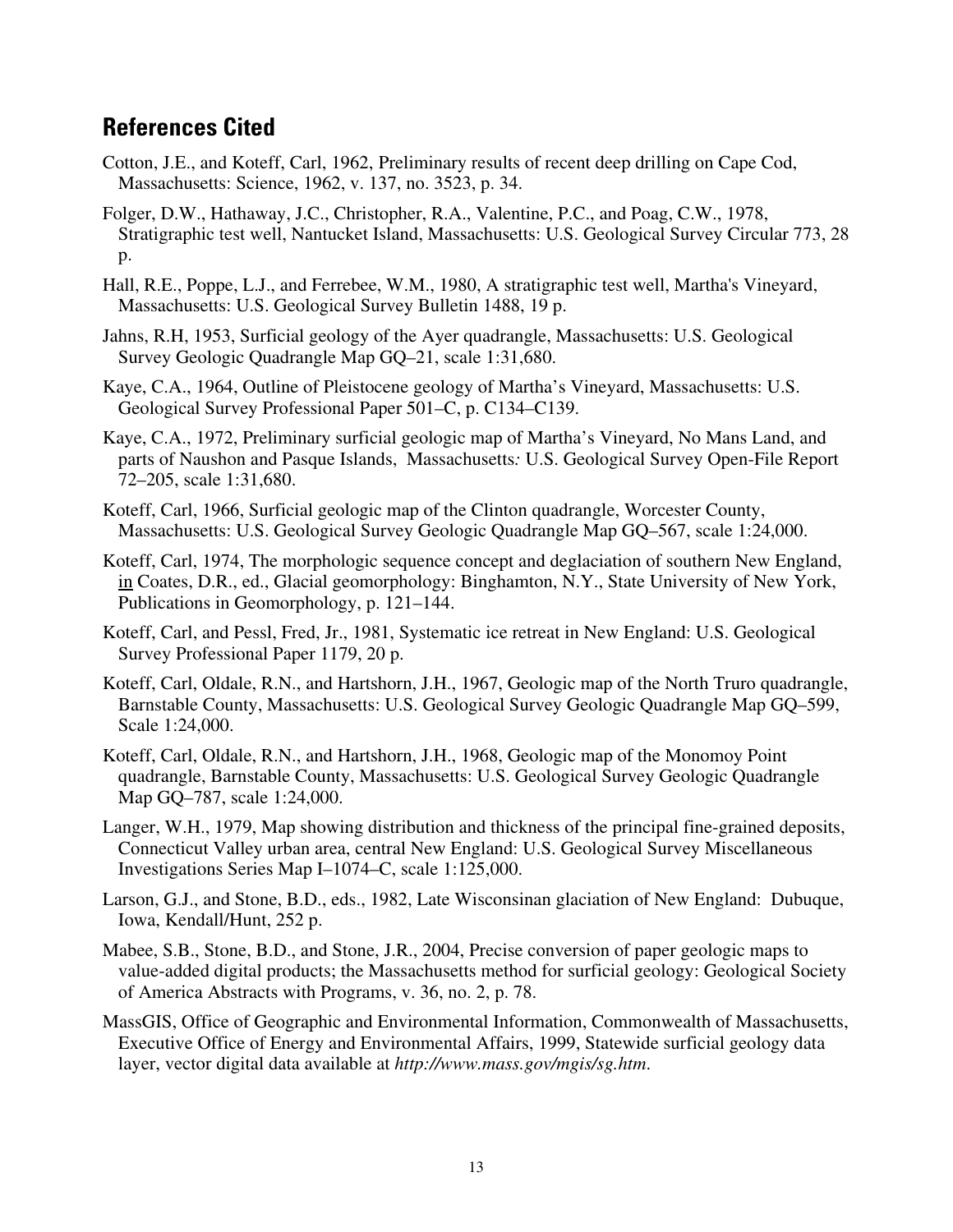- Masterson, J.D., Stone, B.D., Walter, D.R., and Savoie, J., 1997, Water resources of western Cape Cod: U.S. Geological Survey Hydrologic Atlas HA–741, map scale 1:48,000.
- Mather, K.F., Goldthwait, R.P., and Thiesmeyer, L.R., 1942, Pleistocene geology of western Cape Cod, Massachusetts: Geological Society of America Bulletin v. 53, no. 8, p. 1127–1174.
- Newton, R.M., 1978, Stratigraphy and structure of some New England tills: Amherst, Mass., University of Massachusetts, unpub. Ph.D. thesis, 241 p.
- Oldale, R.N., 1968, Geologic map of the Wellfleet quadrangle, Barnstable County, Cape Cod, Massachusetts: U.S. Geological Survey Geologic Quadrangle Map GQ–750, scale 1:24,000.
- Oldale, R.N., 1969, Geologic map of the Harwich quadrangle, Barnstable County, Massachusetts: U.S. Geological Survey Geologic Quadrangle Map GQ–786, scale 1:24,000.
- Oldale, R.N., 1974a, Geologic map of the Dennis quadrangle, Barnstable County, Cape Cod, Massachusetts: U.S. Geological Survey Geologic Quadrangle Map GQ–1114, scale 1:24,000.
- Oldale, R.N., 1974b, Geologic map of the Hyannis quadrangle, Barnstable County, Cape Cod, Massachusetts: U.S. Geological Survey Geologic Quadrangle Map GQ–1158, scale 1:24,000.
- Oldale, R.N., 1975a, Geologic map of the Cotuit quadrangle, Barnstable County, Cape Cod, Massachusetts: U.S. Geological Survey Geologic Quadrangle Map GQ–1213, scale 1:24,000.
- Oldale, R.N., 1975b, Geologic map of the Sandwich quadrangle, Barnstable County, Cape Cod, Massachusetts, U.S. Geological Survey Geologic Quadrangle Map GQ–1222, scale 1:24,000.
- Oldale, R.N., 1985, Geologic map of Nantucket and nearby islands, Massachusetts: U.S. Geological Survey Miscellaneous Investigations Series Map I–1580, scale 1:48,000.
- Oldale, R.N., and Barlow, R.A., 1986, Geologic map of Cape Cod and the Islands, Massachusetts: U.S. Geological Survey Miscellaneous Investigations Series Map I–1763, scale 1:100,000.
- Oldale, R.N. and Koteff, Carl, 1970, Geologic map of the Chatham quadrangle, Barnstable County, Cape Cod, Massachusetts: U.S. Geological Survey Geologic Quadrangle Map GQ–911, scale 1:24,000.
- Barnstable County, Cape Cod, Massachusetts: U.S. Geological Survey Geologic Quadrangle Map GQ–931, scale 1:24,000. Oldale, R.N., Koteff, Carl, and Hartshorn J.H., 1971, Geologic map of the Orleans quadrangle,
- Oldale, R.N., Valentine, P.C., Cronin, T.M., Spiker, E.C., Blackwelder, B.W., Belknap, D.F., Wehmiller, J.F., and Szabo, B.J., 1982, Stratigraphy, structure, absolute age, and paleontology of the upper Pleistocene deposits at Sankaty Head, Nantucket Island, Massachusetts: Geology, v. 10, no. 5, p. 246–252.
- Page, L.R., 1967, The role of the United States Geological Survey in Massachusetts, in Farquhar, O.C., ed., Economic geology in Massachusetts: Boston, University of Massachusetts, p. 9–28.
- Schafer, J.P., and Hartshorn, J.H., 1965, The Quaternary of New England, in Wright, H.E., Jr., and Frey, D.G., eds., The Quaternary of the United States: Princeton, N.J., Princeton University Press, p. 113–128.
- Shaler, N.S., 1898, Geology of the Cape Cod district: U.S. Geological Survey, Eighteenth Annual Report, Part. 2, p. 497–593.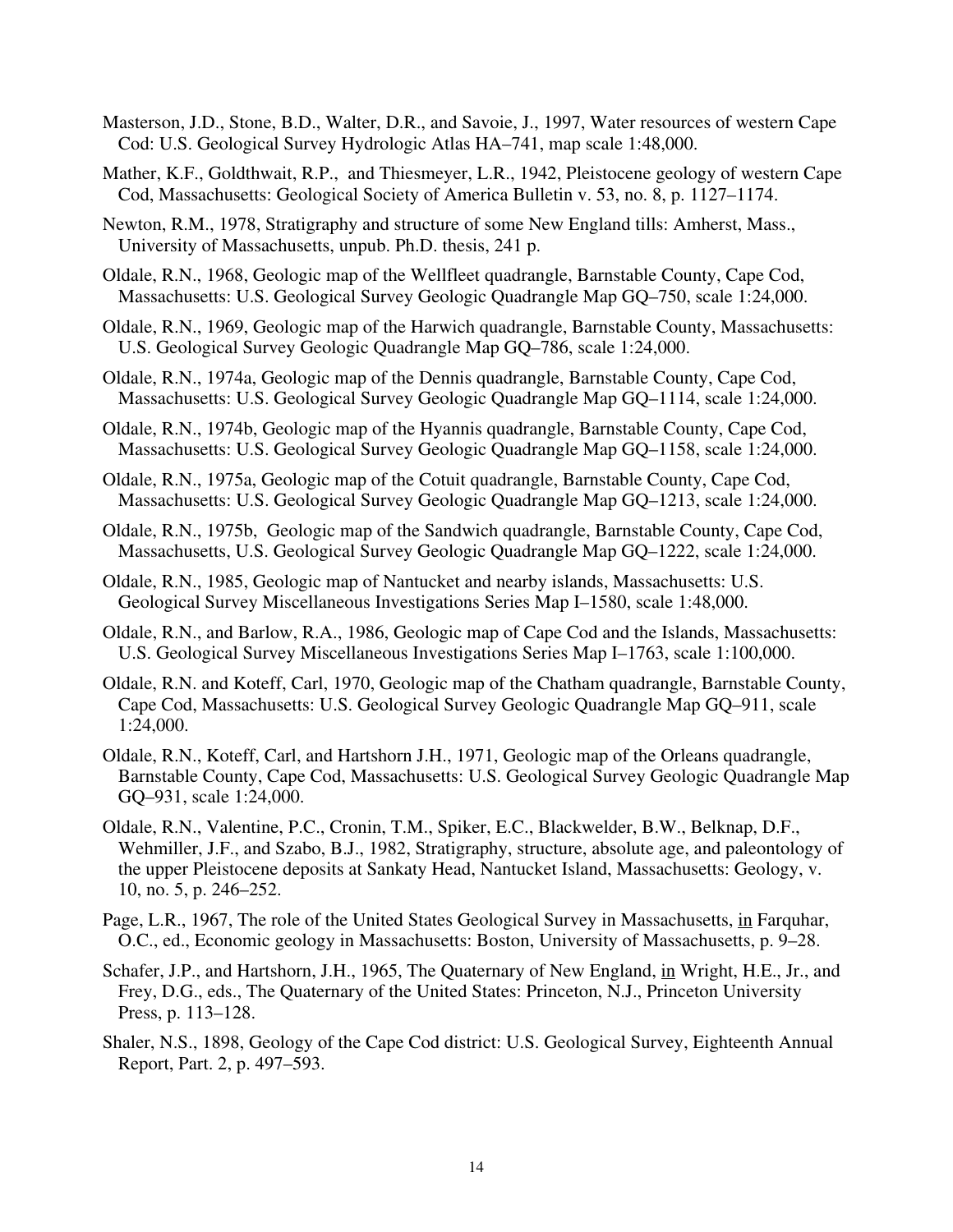- Stone, B.D., 1982, The Massachusetts state surficial geology map, in Farquhar, O.C., ed., Geotechnology in Massachusetts: Boston, University of Massachusetts, p. 11–27.
- Stone, B.D., and Borns, H.W., Jr., 1986, Pleistocene glacial and interglacial stratigraphy of New England, Long Island, and adjacent Georges Bank and Gulf of Maine, in Sibrava, Vladimir, Bowen, D.Q., and Richmond, G.M., eds., Quaternary glaciations in the northern hemisphere: Quaternary Science Reviews, v. 5, p. 39–52.
- Stone, B.D., Beinikis, A.I., and Foster, Richard, 1993, Sand and gravel resources of Massachusetts: Boston, Massachusetts, New England Governors' Conference, 2 map sheets, scale 1:250,000.
- Stone, J.R., London, E.H., and Langer, W.H., 1979, Map showing textures of unconsolidated materials, Connecticut Valley urban area, central New England: U.S. Geological Survey Miscellaneous Investigations Series Map I–1074–B, scale 1:125,000.
- Stone, J.R., Schafer, J.P., London, E.H., and Thompson, W.B., 1992, Surficial materials map of Connecticut: U.S. Geological Survey Special Map, scale 1:125,000.
- Stone, J.R., Schafer, J.P., London, E.H., DiGiacomo-Cohen, M.L., Lewis, R.S., and Thompson, W.B., 2005, Quaternary geologic map of Connecticut and Long Island Sound basin: U.S. Geological Survey Scientific Investigations Map 2784, scale 1:125,000, 2 sheets, with 72-p. pamphlet.
- Strahler, A.N., 1966, A geologist's view of Cape Cod: Orleans, Mass., Parnassus Imprints, 115 p.
- Warren, C.R., and Stone, B.D., 1986, Deglaciation stratigraphy, mode and timing of the eastern flank of the Hudson-Champlain lobe in western Massachusetts, in Cadwell, D.H., ed., The Wisconsinan Stage of the First Geological District, eastern New York: New York State Museum Bulletin, v. 455, p. 168–192.
- Weddle, T.K., Stone, B.D., Thompson, W.B., Retelle, M.J., Caldwell, D.W., and Clinch, J.M., 1989, Illinoian and Late Wisconsinan tills in eastern New England; a transect from northeastern Massachusetts to west-central Maine, Trip A-2, in Berry, A.W., Jr., ed., Guidebook for field trips in southern and west-central Maine: New England Intercollegiate Geological Conference, p. 25– 85.
- Wentworth, C.K., 1922, A scale of grade and class terms for clastic sediments: Journal of Geology, v. 30, no. 5, p. 377–392.
- Woodworth, J.B., and Wigglesworth, E., 1934, Geography and geology of the region including Cape Cod, the Elizabeth Islands, Nantucket, Martha's Vineyard, No Mans Land, and Block Island: Memoirs of the Museum of Comparative Zoology at Harvard College, v. 52, 322 p.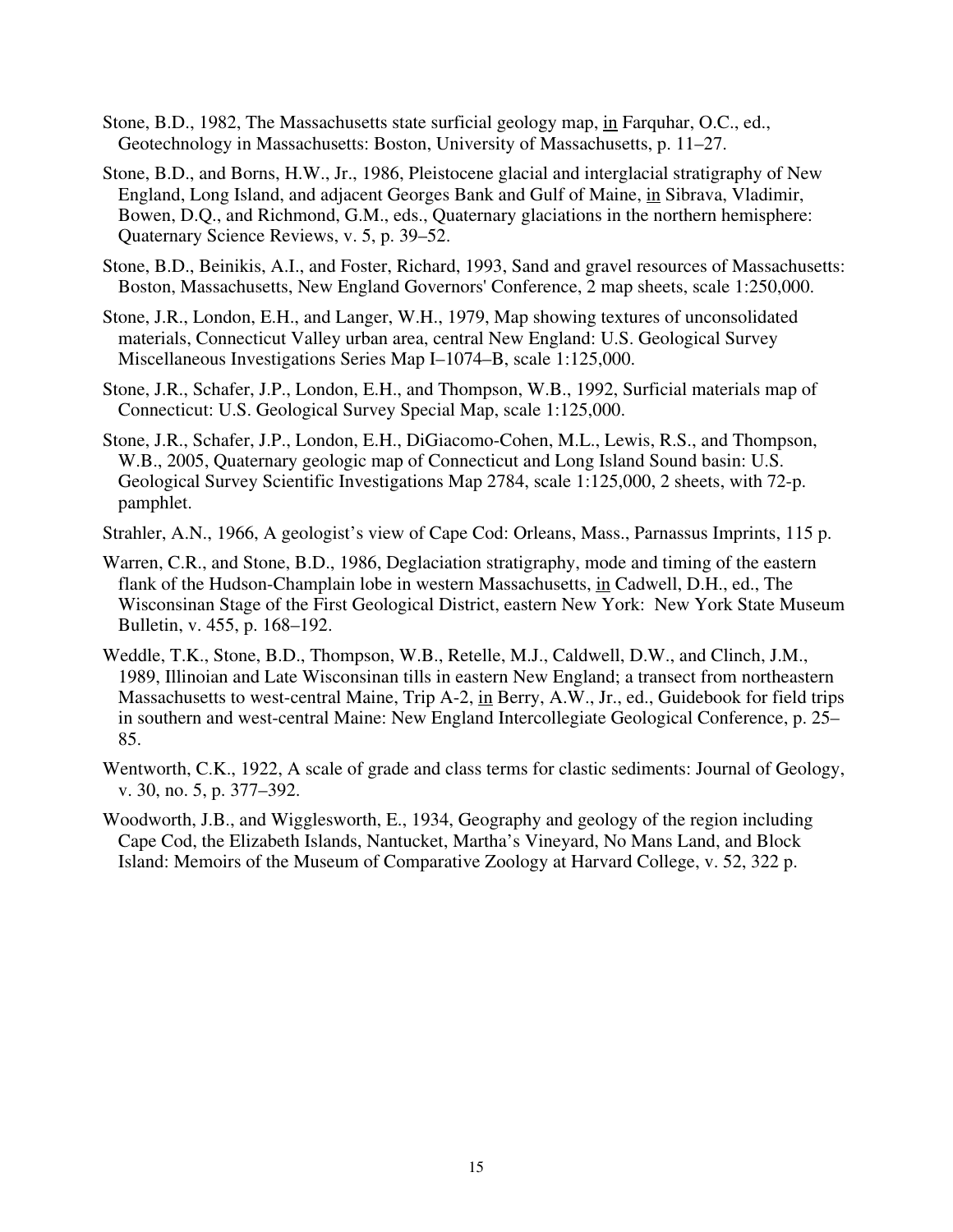# <span id="page-19-0"></span>**Appendix**

## **Sources of Data by 7.5-Minute Quadrangle**

#### **Provincetown Quadrangle**

Hartshorn, J.H., 1967, unpublished field compilation map. Some postglacial units mapped using 2005 orthophoto images.

#### **North Truro Quadrangle**

Map units were reproduced from Koteff and others (1967). Glacial Stratified Deposits in this quadrangle include deposits of glacial Lake Cape Cod Bay, and other glaciofluvial and glaciodeltaic deposits.

#### **Wellfleet Quadrangle**

Map units were reproduced from Oldale (1968). Glacial Stratified Deposits in this quadrangle include deposits of glacial Lake Cape Cod Bay.

#### **Orleans Quadrangle**

Map units were reproduced from Oldale and others (1971). Glacial Stratified Deposits in this quadrangle include deposits of glacial Lake Cape Cod Bay, and other glaciofluvial and glaciodeltaic deposits. Glaciolacustrine fine deposits at land surface include lake-bottom deposits of glacial Lake Cape Cod Bay (unit Qlb of Oldale and others, 1971).

#### **Sandwich Quadrangle**

Map units were reproduced from Oldale (1975b). Moraine deposits in this quadrangle are deposits of the Sandwich moraine. Glacial Stratified Deposits in this quadrangle include deposits of glacial Lake Cape Cod Bay, and other glaciofluvial and glaciodeltaic deposits. Glaciolacustrine fine deposits at land surface include lake-bottom deposits of glacial Lake Cape Cod Bay (unit Ql2 of Oldale, 1975b).

#### **Chatham Quadrangle**

Map units were reproduced from Oldale and Koteff (1970). Glacial Stratified Deposits in this quadrangle include glaciofluvial, glaciodeltaic, and kame deposits.

#### **Harwich Quadrangle**

Map units were reproduced from Oldale (1969). Moraine deposits in this quadrangle are deposits of the Sandwich moraine. Glacial Stratified Deposits in this quadrangle include deposits of glacial Lake Cape Cod Bay, and other glaciofluvial and glaciodeltaic deposits. Glaciolacustrine fine deposits at land surface include lake-bottom deposits of glacial Lake Cape Cod Bay (unit Qlb of Oldale, 1969).

#### **Dennis Quadrangle**

Map units were reproduced from Oldale (1974a). Moraine deposits in this quadrangle are deposits of the Sandwich moraine. Glacial Stratified Deposits in this quadrangle include deposits of glacial Lake Cape Cod Bay, and other glaciofluvial, glaciolacustrine, and kame deposits. Glaciolacustrine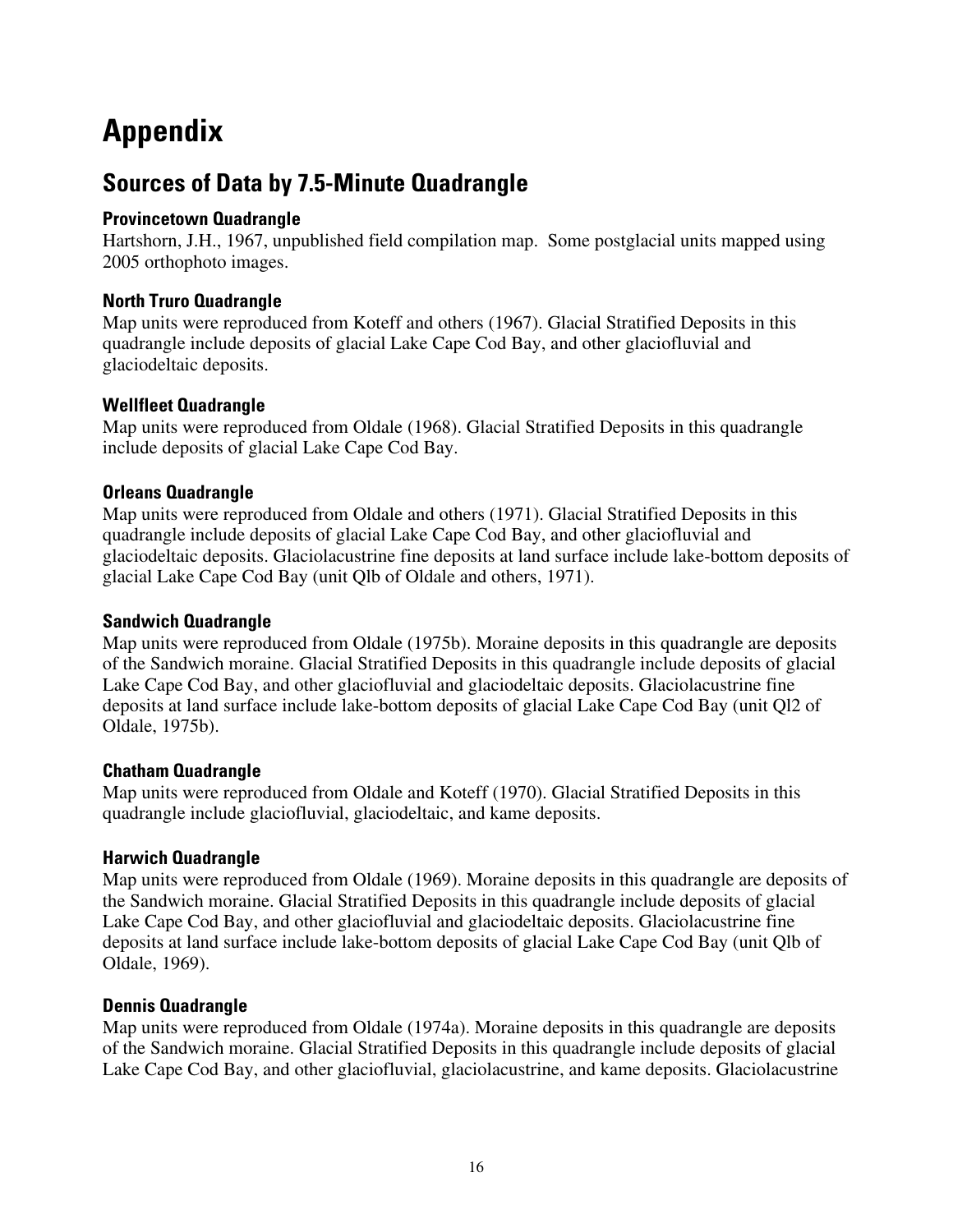fine deposits at land surface include lake-bottom deposits of glacial Lake Cape Cod Bay (unit Qlb2 of Oldale, 1974a).

#### **Hyannis Quadrangle**

Map units were reproduced from Oldale (1974b). Moraine deposits in this quadrangle are deposits of the Sandwich moraine. Glacial Stratified Deposits include glaciofluvial, glaciodeltaic, and kame deposits. Glaciolacustrine fine deposits at land surface include lake-bottom deposits of glacial Lake Cape Cod Bay (unit Ql2 of Oldale, 1974b).

#### **Pocasset Quadrangle**

Mather, Goldthwait, and Thiesmeyer, 1942, unpublished field maps; Stone, B.D., 1982, unpublished field maps; Masterson and others (1997). Moraine deposits in this quadrangle are deposits of the Sandwich and Buzzards Bay moraines. Glacial Stratified Deposits include glaciofluvial and glaciodeltaic deposits. Some postglacial units mapped using 2005 orthophoto images.

#### **Sagamore Quadrangle**

Mather, Goldthwait, and Thiesmeyer, 1942, unpublished field maps; Stone, B.D., 1982, unpublished field maps; Masterson and others (1997). Moraine deposits in this quadrangle are deposits of the Sandwich moraine. Glacial Stratified Deposits include glaciofluvial and glaciodeltaic deposits. Some postglacial units mapped using 2005 orthophoto images.

#### **Onset Quadrangle**

Mather, Goldthwait, and Thiesmeyer, 1942, unpublished field maps; Stone, B.D., 1982, unpublished field maps; Masterson and others (1997). Glacial Stratified Deposits include glaciofluvial and glaciodeltaic deposits. Some postglacial units mapped using 2005 orthophoto images.

#### **Cotuit Quadrangle**

Map units were reproduced from Oldale (1975a). Glacial Stratified Deposits in this quadrangle include glaciofluvial, glaciodeltaic, and kame deposits. Some postglacial units mapped using 2005 orthophoto images.

#### **Monomoy Point Quadrangle**

Map units were reproduced from Koteff and others (1968).

#### **Falmouth Quadrangle**

Mather, Goldthwait, and Thiesmeyer, 1942, unpublished field maps; Stone, B.D., 1982, unpublished field maps; Masterson and others (1997). Moraine deposits in this quadrangle are deposits of the Buzzards Bay moraine. Glacial Stratified Deposits include glaciofluvial and glaciodeltaic deposits. Some postglacial units mapped using 2005 orthophoto images.

#### **Woods Hole Quadrangle**

Mather, Goldthwait, and Thiesmeyer, 1942, unpublished field maps; Stone, B.D., 1982, unpublished field maps; Masterson and others, 1997. Moraine deposits in this quadrangle are deposits of the Buzzards Bay moraine. Some postglacial units mapped using 2005 orthophoto images.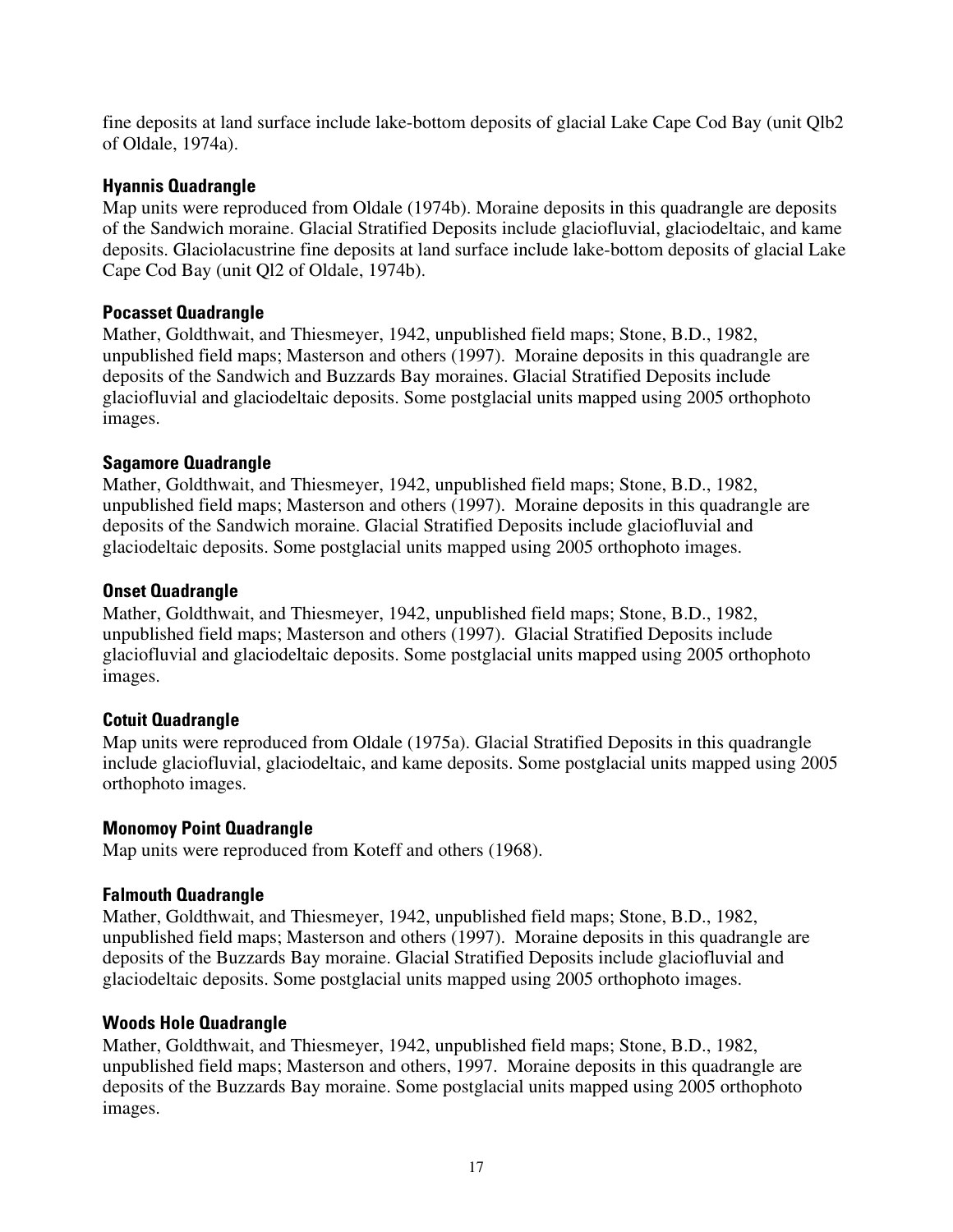#### **Edgartown Quadrangle**

Map units were modified from Kaye (1972); Stone, B.D., 1982, unpublished field maps. Glacial Stratified Deposits in this quadrangle are glaciofluvial deposits. Some postglacial units mapped using 2005 orthophoto images.

#### **Vineyard Haven Quadrangle**

Map units were modified from Kaye (1972); Stone, B.D., 1982, unpublished field maps. Moraine deposits in this quadrangle are deposits of the Martha's Vineyard moraine. Glacial Stratified Deposits in this quadrangle are glaciofluvial deposits. Some postglacial units mapped using 2005 orthophoto images.

#### **Naushon Island Quadrangle**

Mather, Goldthwait, and Thiesmeyer, 1942, unpublished field maps; Stone, B.D., 1982, unpublished field maps. Moraine Deposits in this quadrangle are deposits of the Buzzards Bay moraine. Some postglacial units mapped using 2005 orthophoto images.

#### **Cuttyhunk Quadrangle**

Mather, Goldthwait, and Thiesmeyer, 1942, unpublished field maps; Stone, B.D., 1982, unpublished field maps. Moraine Deposits in this quadrangle are deposits of the Buzzards Bay moraine. Some postglacial units mapped using 2005 orthophoto images.

#### **Great Point Quadrangle**

Map units were reproduced from Oldale (1985). Some postglacial units mapped using 2005 orthophoto images.

#### **Tuckernuck Island Quadrangle**

Map units were reproduced from Oldale (1985). Glacial Stratified Deposits in this quadrangle are glaciofluvial deposits. Some postglacial units mapped using 2005 orthophoto images.

#### **Tisbury Great Pond Quadrangle**

Map units were modified from Kaye (1972); Stone, B.D., 1982, unpublished field maps. Moraine deposits in this quadrangle are deposits of the Martha's Vineyard moraine. Glacial Stratified Deposits in this quadrangle are glaciofluvial deposits. Some postglacial units mapped using 2005 orthophoto images.

#### **Squibnocket Quadrangle**

Map units were modified from Kaye (1972); Stone, B.D., 1982, unpublished field maps. Moraine deposits in this quadrangle are deposits of the Martha's Vineyard moraine. Glacial Stratified Deposits in this quadrangle are glaciofluvial deposits. Some postglacial units mapped using 2005 orthophoto images.

#### **Siasconset Quadrangle**

Map units were reproduced from Oldale (1985). Moraine deposits in this quadrangle are deposits of the Nantucket moraine. Glacial Stratified Deposits in this quadrangle include glaciofluvial and glaciodeltaic deposits. Some postglacial units mapped using 2005 orthophoto images.